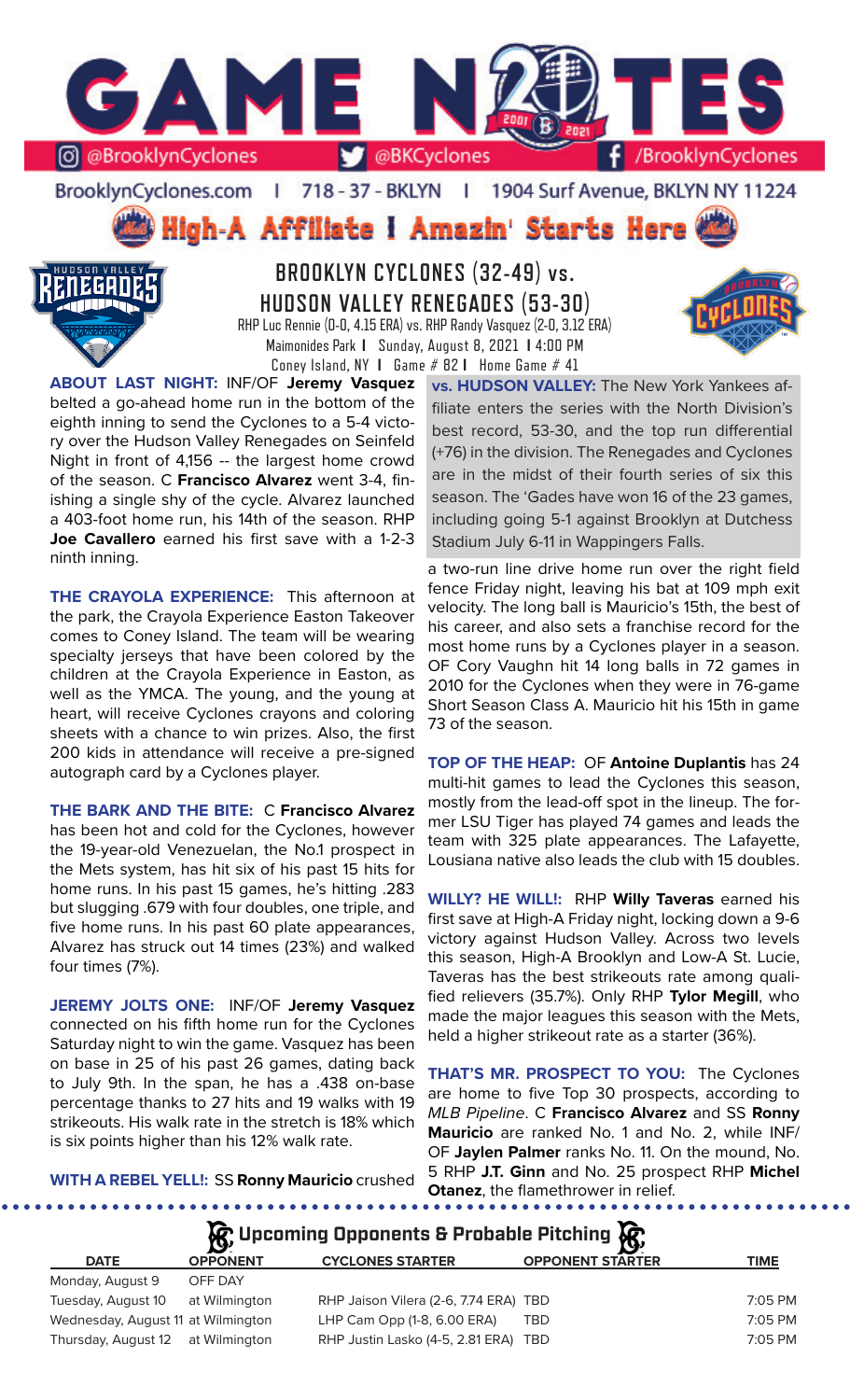

**LAST TIME OUT:** Rennie struck out six over 4 2/3 innings at Jersey Shore last Sunday. He did not receive a decision in Brooklyn's 4-3 loss.

**BACK WITH THE METS:** New York re-signed Rennie to a minor league contract on May 14 after having signed him to  $\Delta$ a minor league deal from 2018-2019. He chose free agency in November of 2020.

**ORIGIN STORY:** Rennie was drafted by Baltimore in the  $\frac{8}{9}$ 16th round of the 2012 MLB Draft out of Torrey Pines High  $\frac{6}{5}$ School in San Diego, CA. Rennie spent 2012-2015 in the Orioles system, pitching with Aberdeen in the New York-Penn League for parts of 2013, 2014, and 2015.

**OUT, THEN BACK IN:** After being released by Baltimore in 2015, Rennie pitched for Evansville in the Frontier League in 2016, 2017, and 2018 making 41 appearances (29 starts). In 2018, Rennie was signed to the Mets organization, joining Low-A Columbia and making 10 appearances. He stayed on in 2019, pitching for Advanced-A St. Lucie and Double-A Binghamton.

**NYPL HISTORY:** Luc Rennie pitched for the Aberdeen Iron-Birds 11 times over three years, but never pitched against the Cyclones.

|             |                        |            |     |                             |                      |                | Double-A Binghamton RumblePonies        |                |                        |      |  |
|-------------|------------------------|------------|-----|-----------------------------|----------------------|----------------|-----------------------------------------|----------------|------------------------|------|--|
| <b>DATE</b> | <b>OPP</b>             | <b>DEC</b> | ΙP  | н                           | R                    | ER             | BB                                      | к              | ΗR                     | AVG  |  |
| 7/20        | ERI                    | L          | 2.2 | 8                           | $\overline{7}$       | $\overline{7}$ | $\Omega$                                | 5              | $\overline{2}$         | .343 |  |
| 7/13        | @ALT                   | L          | 4.2 | 5                           | 6                    | 6              | 2                                       | 8              | 1                      | .328 |  |
| 7/4         | @ RIC                  | L          | 3.2 | 7                           | 7                    | $\overline{7}$ | 2                                       | 7              | 1                      | .335 |  |
| 6/27        | @ REA                  |            | 41  | 6                           | 7                    | 7              | $\overline{2}$                          | $\overline{2}$ | 4                      | .331 |  |
| 6/20        | <b>POR</b>             | W          | 6.0 | 6                           | 1                    | 1              | 1                                       | 2              | 0                      | .333 |  |
| 6/13        | <b>BOW</b>             | L          | 5.0 | 9                           | 7                    | 6              | 2                                       | $\overline{2}$ | 3                      | .349 |  |
| 6/8         | <b>BOW</b>             | L          | 5.0 | 4                           | 5                    | 5              | 1                                       | 4              | 1                      | .341 |  |
| 6/2         | @NH                    |            | 3.1 | 9                           | 5                    | 5              | 2                                       | 2              | 1                      | .379 |  |
| 5/26        | @ AKR                  | L          | 2.0 | 5                           | 2                    | $\overline{2}$ | 1                                       | 3              | 0                      | .340 |  |
| 5/21        | @ ERI                  |            | 5.2 | 5                           | 1                    | 1              | $\overline{2}$                          | 8              | 9                      | .297 |  |
| 5/15        | <b>ALT</b>             |            | 4.0 | 6                           | 4                    | 4              | 1                                       | $\overline{2}$ | 1                      | .375 |  |
|             | K%                     |            |     |                             | BB%                  |                |                                         |                | HR/9                   |      |  |
|             | 27.5%                  |            |     |                             | 12.5%                |                |                                         |                | 2.08                   |      |  |
|             | BABIP                  |            |     |                             | GB%                  |                | <b>FIP</b>                              |                |                        |      |  |
|             | .333                   |            |     |                             | 50%                  |                | 6.26                                    |                |                        |      |  |
|             |                        |            |     |                             |                      |                | <b>RENNIE'S SEASON AND CAREER HIGHS</b> |                |                        |      |  |
|             | 2021 Season            |            |     |                             |                      |                |                                         |                | Career                 |      |  |
|             | 8 (2x, 5/21 at Erie)   |            |     |                             | <b>Strikeouts</b>    |                | 14 (7/22/18 vs. Augusta)                |                |                        |      |  |
|             | None                   |            |     | <b>Double Digit K Games</b> |                      |                | 1 (7/22/18 vs. Augusta)                 |                |                        |      |  |
|             | 9 (2x, 6/13 vs. Bowie) |            |     | <b>High Hits, Game</b>      |                      |                | 12 (4/8/14 @ Hagerstown)                |                |                        |      |  |
|             | 4 (6/27 at Reading)    |            |     |                             | <b>High HR, Game</b> |                |                                         |                | 4 (6/27/21 at Reading) |      |  |

**DATE OPP DEC IP H R ER BB K HR AVG** 8/1 @ JS 4.2 4 2 2 2 6 1 .281 7/25 WIL 4.0 5 2 2 3 5 1 .313

 **High-A Brooklyn Cyclones** 

| None                    | <b>Double Digit K Games</b>  | 1 (7/22/18 vs. Augusta)        |
|-------------------------|------------------------------|--------------------------------|
| 9 (2x, 6/13 vs. Bowie)  | <b>High Hits, Game</b>       | 12 (4/8/14 @ Hagerstown)       |
| 4 (6/27 at Reading)     | High HR, Game                | 4 (6/27/21 at Reading)         |
| 7 (3x, 7/20 vs. Erie)   | <b>High Runs, Game</b>       | 10 (6/26/19 vs. Erie)          |
| 3 (7/25 vs. Wilmington) | <b>High Walks, Game</b>      | 4 (6/15/19 vs. Altoona)        |
| 6.0 (6/20 vs. Portland) | <b>Innings Pitched, Game</b> | 8.0 (8/14/19 @ Ft. Myers)      |
| None                    | <b>Complete Games</b>        | 4 (8/14/19 - 8 innings at FTM) |
| None                    | <b>Shutouts</b>              | None                           |
|                         |                              |                                |

| <b>CATCHER ERA</b> |    |                                            |            |     |                                                       |  |  |  |  |  |  |
|--------------------|----|--------------------------------------------|------------|-----|-------------------------------------------------------|--|--|--|--|--|--|
| <b>NAME</b>        | G  | ER                                         | <b>INN</b> |     | ERA                                                   |  |  |  |  |  |  |
| <b>Alvarez</b>     | 30 | 136                                        | 224        |     | 5.46                                                  |  |  |  |  |  |  |
| Gaddis             | 5  | 12                                         | 43         |     | 2.51                                                  |  |  |  |  |  |  |
| Mena               | 15 | 48                                         | 116        |     | 3.72                                                  |  |  |  |  |  |  |
| Senger             | 9  | 44                                         | 81         |     | 4.89                                                  |  |  |  |  |  |  |
| Uriarte            | 21 | 82                                         | 159.1      |     | 4.63                                                  |  |  |  |  |  |  |
|                    |    | <b>CYCLONES STARTING PITCHER BREAKDOWN</b> |            |     |                                                       |  |  |  |  |  |  |
| <b>STARTER</b>     |    |                                            |            |     | <b>GS Quality StartsRun SupportRS/Start BC Record</b> |  |  |  |  |  |  |
| Butto, Jose        | 10 |                                            | 41         | 4.1 | $4-6$                                                 |  |  |  |  |  |  |
| Ginn, J.T.         | 3  | ი                                          | 14         | 4.7 | $2 - 1$                                               |  |  |  |  |  |  |
| Grey, Connor       | 4  |                                            | 21         | 5.2 | $3-1$                                                 |  |  |  |  |  |  |
| Griffin, David     | 1  | O                                          | 8          | 8.0 | $O-1$                                                 |  |  |  |  |  |  |
| Kisena, Alec       | 14 | 0                                          | 65         | 4.6 | $5-9$                                                 |  |  |  |  |  |  |
| Lasko, Justin      | 11 | 6                                          | 44         | 4.0 | $4 - 7$                                               |  |  |  |  |  |  |

0pp, Cam 11 1 32 2.9 3-8<br>
Parsons, Hunter 1 0 5 5.0 1-0<br>
Rennie, Luc 2 0 8 4.0 1-1

Rennie, Luc 2 0 8 4.0 1-1<br>
Rojas, Oscar 4 0 21 5.3 1-3

Vilera, Jaison 14 0 64 4.6 4-10

Parsons, Hunter

Rojas, Oscar

|                                       |       |                    |               |     |  |                |           |   |           |            |                                                   | Walker, Josh |      |                             |     |   |     |     | 6.8     |           | $3-1$      |
|---------------------------------------|-------|--------------------|---------------|-----|--|----------------|-----------|---|-----------|------------|---------------------------------------------------|--------------|------|-----------------------------|-----|---|-----|-----|---------|-----------|------------|
| BROOKLYN CYCLONES PITCHING BREAKDOWN. |       |                    |               |     |  |                |           |   |           |            |                                                   |              |      |                             |     |   |     |     |         |           |            |
|                                       | W-L   | <b>ERA</b>         | IP            | HR. |  | ER             | <b>BB</b> | K | <b>HR</b> | <b>AVG</b> |                                                   | W-L          | ERA  | IP.                         | -н. | R | ER. | BB. | . K .   | <b>HR</b> | <b>AVG</b> |
| <b>STARTERS</b>                       | 14-34 | 5.01               | 373.2 370 234 |     |  | 208 126 388 54 |           |   |           | 255        | <b>I</b> HOME                                     | 19-21        | 3.81 | 354.0 297 172               |     |   | 150 |     | 147 380 | - 25      | - 227      |
| <b>RELIEVERS</b>                      | 18-15 | 3.75 309.1 255 158 |               |     |  | 129 170 348 19 |           |   |           | .223       | <b>ROAD</b>                                       | $13 - 28$    | 5.12 | 329.0 328 220               |     |   | 187 |     | 149 356 | 48        | .256       |
| <b>TOTAL</b>                          |       |                    |               |     |  |                |           |   |           |            | 32-49 4.37 683.0625 392 332 296 736 73 .241 TOTAL | 32-49 4.37   |      | 683.0625 392 332 296 736 73 |     |   |     |     |         |           | .241       |

### **BULLPEN NOTES**

-RHP Brian Metoyer leads the team with a 2.63 FIP, a 0.93 WHIP, a 35.4% strikeout rate, and a .220 BABIP.

-RHP Bryce Montes de Oca has the second-highest K% on the squad 29.8%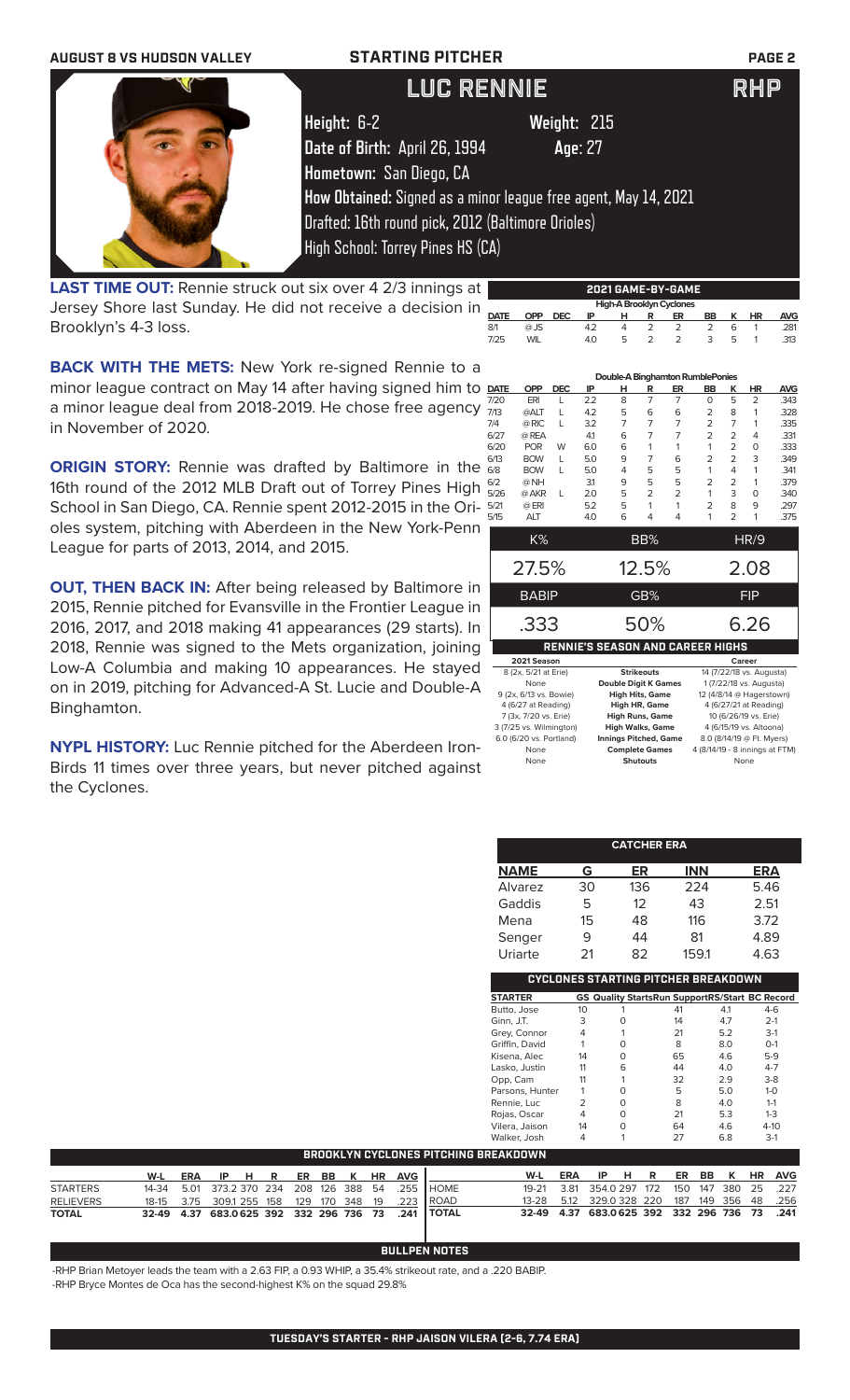| AUGUST 8 VS HUDSON VALLEY                                                                                                                                 |                                                                                     | <b>BATTING PAGES</b>                                                                                                                                                                                                                                                                                                                                                                                                                                                                                                                          | <b>PAGE 3</b>                                                                                                                                                                          |
|-----------------------------------------------------------------------------------------------------------------------------------------------------------|-------------------------------------------------------------------------------------|-----------------------------------------------------------------------------------------------------------------------------------------------------------------------------------------------------------------------------------------------------------------------------------------------------------------------------------------------------------------------------------------------------------------------------------------------------------------------------------------------------------------------------------------------|----------------------------------------------------------------------------------------------------------------------------------------------------------------------------------------|
| #30 FRANCISCO ALVAREZ - C                                                                                                                                 |                                                                                     |                                                                                                                                                                                                                                                                                                                                                                                                                                                                                                                                               | .238, 12 HR, 36 RBI, .413 WOBA, WRC+ 151                                                                                                                                               |
| Last Game: 3-4, HR, 3B, 2B, RBI, 2 R Home: 17-94 (.181)<br><b>RISP:</b> 14-53 (.264)<br><b>Streak: 2 G (4-8)</b>                                          | <b>Road:</b> 26-87 (.300)<br>vs. HV: 8-40 (.200)                                    | Last HR: 8/7 vs. Hudson Valley<br>Multi-Hit Games: 10 (8/7 vs. Hudson Valley)<br>Multi-RBI Games: 10 (8/1 at Jersey Shore)                                                                                                                                                                                                                                                                                                                                                                                                                    | Season High, Hits: 3 (2x, 8/7 vs. HV)<br>Season High, Runs: 3 (3x, 7/6 at HV)<br>Season High, RBI: 4 (6/6 at JS)<br><b>Season High, SB:</b> 1 (2x, 7/22 vs. WIL)                       |
| No. 38 prospect in the game according to MLB Pipeline                                                                                                     | • Non-roster invitee to Mets Spring TrainingSigned with NYM as NDFA on July 2, 2018 | • Enters his fourth year in the Mets organization…Called up from Low-A St. Lucie on Monday, May 24…19 years old, turning 20 on November 19<br>• Ranks as the No. 1 prospect in the Mets system according to both MLB Pipeline and Baseball AmericaRanked as No. 4 catching prospect in baseball and the<br>∙ Hit .417 (20-48) with five doubles, two home runs, and 12 RBIs in 15 games with St. Lucie…Struck out seven times and walked 15…went 2-for-4 in stolen bases                                                                      |                                                                                                                                                                                        |
| ZACH ASHFORD - OF<br>#9                                                                                                                                   |                                                                                     |                                                                                                                                                                                                                                                                                                                                                                                                                                                                                                                                               | .237, 1 HR, 15 RBI, .327 wOBA, wRC+ 97                                                                                                                                                 |
| Last Game: 2-3, 2B, RBI, R<br><b>RISP:</b> 14-41 (.341)<br><b>Streak:</b> 2 G (3-7)                                                                       | Home: 18-77 (.234)<br><b>Road: 15-62 (.242)</b><br>vs. HV: 12-48 (.250)             | Last HR: 5/23 vs. Hudson Valley<br>Multi-Hit Games: 6 (8/7 vs. Hudson Valley)<br>Multi-RBI Games: 3 (7/24 vs. Wilmington)                                                                                                                                                                                                                                                                                                                                                                                                                     | Season High, Hits: 2 (6x, 8/7 vs. HV)<br>Season High, Runs: 2 (6/6 at JS)<br><b>Season High, RBI: 2 (3x, 7/24 vs. WIL)</b><br><b>Season High, SB:</b> 1 (3x, 7/7 at HV)                |
|                                                                                                                                                           | • Drafted by the Mets out of Fresno State in the 6th round of the 2019 MLB Draft    | Enters his third year in the Mets organizationCalled up from Low-A St. Lucie on Saturday, May 22 •<br>Hit .340 (17-50) in 14 games with the St. Lucie Mets in 2021, collecting three doubles and six walks with a stolen base<br>• Spent his first few games as a pro with Brooklyn in 2019, hitting .136 in 16 games before being sent to the GCL Mets (37 G, .295/2/23/.413)                                                                                                                                                                |                                                                                                                                                                                        |
| <b>ANTOINE DUPLANTIS - OF</b><br>#8                                                                                                                       |                                                                                     |                                                                                                                                                                                                                                                                                                                                                                                                                                                                                                                                               | .270, 5 HR, 26 RBI, .323 wOBA, wRC+ 99                                                                                                                                                 |
| Last Game: 2-4. RBI<br><b>RISP:</b> 16-58 (.276)<br><b>Streak: 2 G (3-8)</b>                                                                              | Home: 31-134 (.231)<br><b>Road: 49-158 (.310)</b><br>vs. HV: 18-79 (.228)           | Last HR: 7/22 vs. Wilmington<br>Multi-Hit Games: 22 (8/7 vs. Hudson Valley)<br>Multi-RBI Games: 5 (8/6 vs. Hudson Valley)<br>Season High, SB: 1 (3x, 7/2 at Aberdeen)                                                                                                                                                                                                                                                                                                                                                                         | Season High, Hits: 4 (2x, 7/22 vs. WIL)<br>Season High, Runs: 4 (5/16 at Greenville)<br><b>Season High, RBI:</b> 3 (3x, 8/6 vs. HV)                                                    |
| finished a season at LSU hitting lower than .316                                                                                                          | • Recorded eight outfield assists in 47 games to lead Brooklyn in 2019              | • Enters his third year in the Mets organization Spent his draft year with Brooklyn and scored the game-winning run against Lowell in the 2019 NYPL Championship<br>• Finished his LSU career with 359 hits, most in school history and second-most in SEC history behind fellow Mets MiLB outfielder Jake Mangum (383 hits)Never                                                                                                                                                                                                             |                                                                                                                                                                                        |
|                                                                                                                                                           |                                                                                     | • Mets 12th round pick, 2019Also drafted in the 19th round by Cleveland in 2018Brother Armond, holds the world record in the pole vault with a height of 6.18m.                                                                                                                                                                                                                                                                                                                                                                               |                                                                                                                                                                                        |
| <b>NIC GADDIS - C/3B</b><br>#7                                                                                                                            |                                                                                     |                                                                                                                                                                                                                                                                                                                                                                                                                                                                                                                                               | .125, 1 HR, 3 RBI, .392 wOBA, wRC+ 130                                                                                                                                                 |
| Last Game: 0-3, 3 K                                                                                                                                       | <b>Home: 1-11</b><br><b>Road: 0-5</b>                                               | <b>Last HR:</b> 7/24 vs. Wilmington<br><b>Multi-Hit Games:</b>                                                                                                                                                                                                                                                                                                                                                                                                                                                                                | Season High, Hits: 1 (7/24 vs. Wilmington)                                                                                                                                             |
| <b>RISP:</b> 2-8 (.250)                                                                                                                                   | vs. HV: 0-5                                                                         | Multi-RBI Games: 1 (7/24 vs. Wilmington)                                                                                                                                                                                                                                                                                                                                                                                                                                                                                                      | Season High, Runs: 1 (7/24 vs. Wilmington)<br>Season High, RBI: 2 (7/24 vs. Wilmington)<br>Season High, SB:                                                                            |
|                                                                                                                                                           | • Hit a combined .192 across 40 games in 2019 with Brooklyn and the GCL Mets        | • Enters his third year in the Mets organizationReceived from Low-A St. Lucie on Saturday, July 17 when C Juan Uriarte was placed on the temp. inactive list<br>• Hit .250 (20-80) with a .421 OBP in 25 games with St. Lucie, hitting three home runs (a career-high) from his two in 2019.<br>• Returns to Coney Island where he was a member of the 2019 Cyclones for 15 games before being transferred to the GCL Mets.<br>• Drafted by the Mets in the 16th round of the 2019 MLB Draft out of Jacksonville StateHails from Trenton, GA. |                                                                                                                                                                                        |
| <b>LUIS GONZALEZ - INF</b><br># 10                                                                                                                        |                                                                                     |                                                                                                                                                                                                                                                                                                                                                                                                                                                                                                                                               | .250, 3 HR, 9 RBI, .290 w0BA, wRC+ 77                                                                                                                                                  |
| <b>RISP:</b> 4-21 (.190)                                                                                                                                  | Home: 12-48 (.250)<br><b>Road: 13-52 (.250)</b><br>vs. HV: 4-30 (.133)              | <b>Last HR: 7/27 at Jersey Shore</b><br>Multi-Hit Games: 6 (8/1 at Jersey Shore)<br>Multi-RBI Games: 2 (7/27 at Jersey Shore)                                                                                                                                                                                                                                                                                                                                                                                                                 | Season High, Hits: 4 (7/22 vs. Wilmington)<br>Season High, Runs: 3 (2x 7/22 vs. WIL)<br><b>Season High, RBI:</b> 2 (2x, 7/27 at JS)<br><b>Season High, SB: 1 (7/22 vs. WIL)</b>        |
| • Signed with the Reds in September of 2012.                                                                                                              | • Played three games with Low-A St. Lucie, going 3-12 with a double                 | • Enters his first season in the Mets organization, signing a minor league deal with New York on May 30, 2021.<br>• Spent seven seasons in the Cincinnati farm system, reaching as high as Triple-A Louisville in 2019.<br>• Career .253 hitter in 587 games and 2,151 at-bats with Cincinnati and New York farm systems.                                                                                                                                                                                                                     |                                                                                                                                                                                        |
| <b>RONNY MAURICIO - INF</b><br>#2                                                                                                                         |                                                                                     |                                                                                                                                                                                                                                                                                                                                                                                                                                                                                                                                               | .241, 15 HR, 45 RBI, .312 wOBA, wRC+ 92                                                                                                                                                |
| <b>RISP:</b> 17-69 (.246)                                                                                                                                 | Home: 25-131 (.191)<br><b>Road:</b> 46-156 (.295)<br>vs. HV: 11-79 (.139)           | Last HR: 8/6 vs. Hudson Valley<br>Multi-Hit Games: 19 (8/6 vs. Hudson Valley)<br>Multi-RBI Games: 13 (8/6 vs. Hudson Valley)                                                                                                                                                                                                                                                                                                                                                                                                                  | Season High, Hits: 3 (4x, 6/17 at Wilmington)<br>Season High, Runs: 3 (7/27 at Jersey Shore)<br>Season High, RBI: 4 (2x, 5/16 at Greeville)<br><b>Season High, SB: 2 (6/27 vs. JS)</b> |
| Dominican Winter League                                                                                                                                   |                                                                                     | • Enters his fifth year in the Mets organizationRated as the No. 2 prospect in the Mets system and the No. 58 prospect in baseball according to MLB Pipeline<br>• Non-roster invitee to Spring Training for the third consecutive seasonSpent 2020 at the Mets Alternate Site and had one at-bat with the Tigres del Licey in the                                                                                                                                                                                                             |                                                                                                                                                                                        |
|                                                                                                                                                           | • Named a South Atlantic League mid-season All-Star with Columbia (A) in 2019       | • Won the 2018 GCL Mets Sterling Award, given to the team's most valuable playerSigned with the Mets as a 16-year-old on July 2, 2017.                                                                                                                                                                                                                                                                                                                                                                                                        |                                                                                                                                                                                        |
| <b>JOSE MENA - C</b><br># 16                                                                                                                              |                                                                                     |                                                                                                                                                                                                                                                                                                                                                                                                                                                                                                                                               | .154, 1 HR, 4 RBI, .204 w0BA, wRC+ 23                                                                                                                                                  |
| Streak:<br><b>Last Game: 0-4, 2 K</b><br>Streak:<br><b>Last Game: 0-4, 3 K</b><br>Streak:<br>Last Game: DNP<br><b>RISP:</b> 3-19 (.158)<br><b>Streak:</b> | Home: 2-29 (.069)<br><b>Road: 6-28</b><br>vs. HV: 0-15                              | Last HR:<br>Multi-Hit Games: 1 (6/20 at Wilmington)<br><b>Multi-RBI Games:</b>                                                                                                                                                                                                                                                                                                                                                                                                                                                                | Season High, Hits: 3 (6/20 at Wilmington)<br>Season High, Runs: 2 (6/30 at ABD G2)<br><b>Season High, RBI:</b> 1 (4x, 6/23 vs. JS)<br>Season High, SB:                                 |
| • Enters his sixth year in the Mets organization<br>RBIs, and runs                                                                                        |                                                                                     | • Won a 2019 NYPL Championship with Brooklyn, posting his best offensive season as a professional, posting career highs in batting average, hits, home runs,<br>Has caught 81% of would-be base stealers (51 of 81) in his previous four seasons in the system.                                                                                                                                                                                                                                                                               |                                                                                                                                                                                        |
|                                                                                                                                                           | • Signed with the Mets on June 22, 2016 as international free agent.                |                                                                                                                                                                                                                                                                                                                                                                                                                                                                                                                                               |                                                                                                                                                                                        |
| <b>TANNER MURPHY - OF</b><br>#                                                                                                                            |                                                                                     |                                                                                                                                                                                                                                                                                                                                                                                                                                                                                                                                               | .000, 0 HR, 0 RBI, .297 w0BA, wRC+ 71                                                                                                                                                  |
| Last Game: 0-3, 2 K<br><b>RISP: 0-2</b>                                                                                                                   | <b>Home: 0-6</b><br>Road:                                                           | Last HR:<br><b>Multi-Hit Games:</b>                                                                                                                                                                                                                                                                                                                                                                                                                                                                                                           | <b>Season High, Hits:</b><br><b>Season High, Runs:</b>                                                                                                                                 |

**# 22 JAYLEN PALMER - INF/OF**<br>
Last Game: DNP<br>
RISP: 0-2 Road: Prices: Prices: Prices: Prices: Prices: Prices: Prices: Prices: Prices: Prices: Prices: Prices: Prices: Prices: Prices: Prices: Prices: Prices: Prices: Prices: **Last Game:** DNP **Home:** 1-10 **Last HR: Season High, Hits:** 1 (8/4 vs. HV) **RISP:** 0-2 **Road: Multi-Hit Games: Season High, Runs:** 1 (2x, 8/6 vs. HV) **Streak: vs. HV:** 1-10 **Multi-RBI Games: Season High, RBI: Season High, SB:** 

• Enters his fourth year in the Mets organization...No. 11 prospect in the Mets system, according to *MLB Pipeline*...Promoted to High-A Brooklyn on 8/3. • Stole 23 bases for Low-A St. Lucie (departs the league as the third-highest total in Low-A Southeast).

• Hit .276/.378/.386 across 66 games with St. Lucie in 2021, collecting 13 doubles, four triples, and two home runs with 24 RBIs.

• Lowered his strikeout rate from 40% in 2019 with Kingsport to 28% with St. Lucie.

• Drafted in the 22nd round of the 2018 MLB Draft out of Holy Cross (NY) High School in Flushing...\$200K signing bonus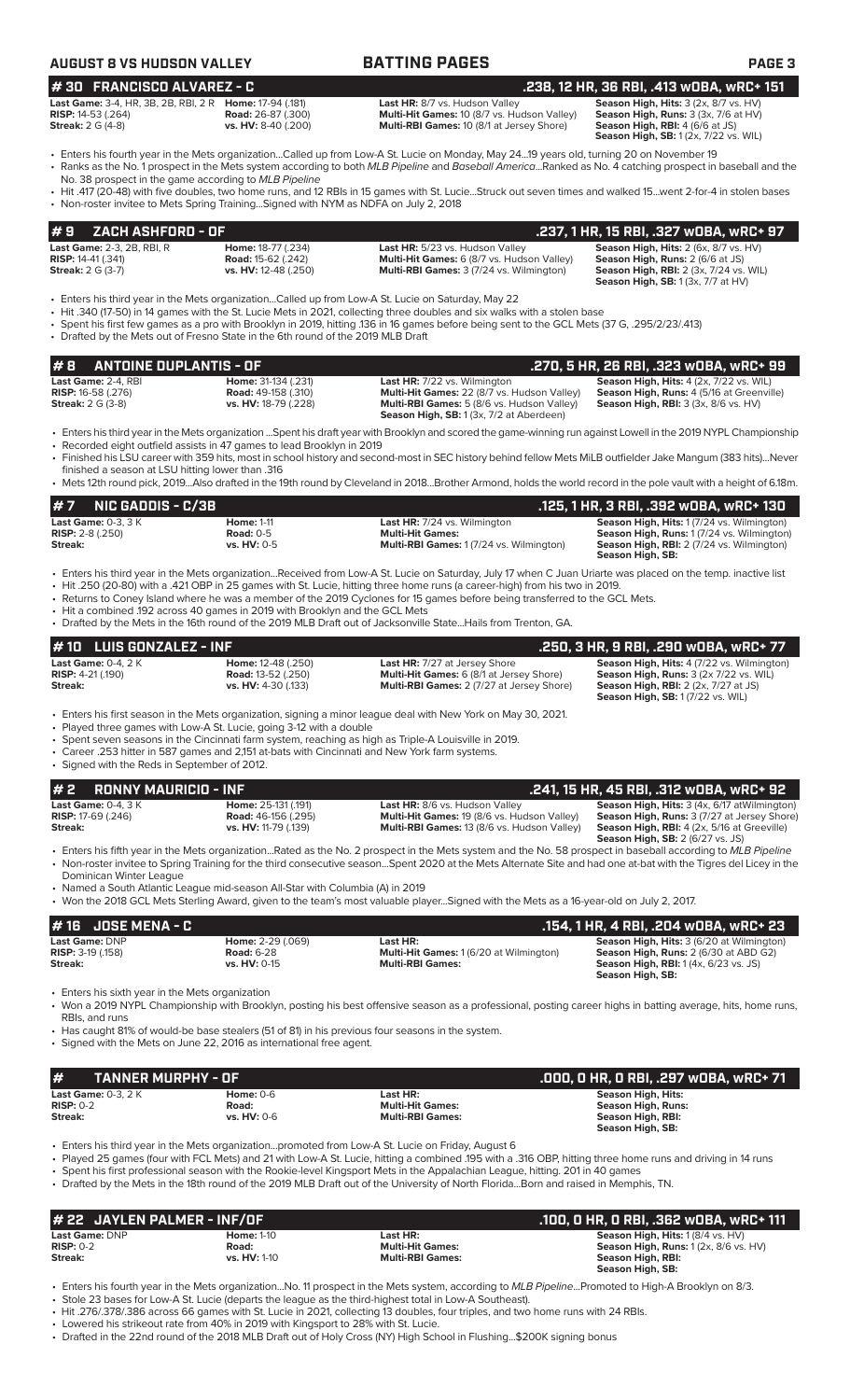### **AUGUST 8 VS HUDSON VALLEY BATTING PAGES PAGE 4**

|                          | .231, 0 HR, 1 RBI, .401 w0BA, wRC+ 134<br>$# 4$ JOSE PEROZA - INF |                                                                                                   |                                                   |                                   |  |  |  |  |  |  |  |  |
|--------------------------|-------------------------------------------------------------------|---------------------------------------------------------------------------------------------------|---------------------------------------------------|-----------------------------------|--|--|--|--|--|--|--|--|
|                          | Last Game: 1-3. BB                                                | <b>Home: 3-13</b>                                                                                 | Last HR:                                          | Season High, Hits: 2 (8/5 vs. HV) |  |  |  |  |  |  |  |  |
| $RISP: 0-3$              |                                                                   | Road:                                                                                             | <b>Multi-Hit Games: 1 (8/5 vs. Hudson Valley)</b> | Season High, Runs: 1 (8/5 vs. HV) |  |  |  |  |  |  |  |  |
| <b>Streak: 1 G (1-3)</b> |                                                                   | <b>vs. HV: 3-13</b>                                                                               | <b>Multi-RBI Games:</b>                           | Season High, RBI: 1(8/6 vs. HV)   |  |  |  |  |  |  |  |  |
|                          |                                                                   |                                                                                                   |                                                   | Season High, SB:                  |  |  |  |  |  |  |  |  |
|                          |                                                                   | - Enters his sixth year in the Mets organizationpromoted to Brooklyn on 8/3 from Low-A St. Lucie. |                                                   |                                   |  |  |  |  |  |  |  |  |
|                          |                                                                   | • Hit .274 with seven home runs and 47 RBIs across 64 games with Low-A St. Lucie this season.     |                                                   |                                   |  |  |  |  |  |  |  |  |
|                          |                                                                   | • Part of Brooklyn's 2019 New York-Penn League Championship Team.                                 |                                                   |                                   |  |  |  |  |  |  |  |  |
|                          |                                                                   |                                                                                                   |                                                   |                                   |  |  |  |  |  |  |  |  |

• 2021 marks his first full-season assignment after short season assignments with GCL Mets and the NYPL.

• Signed as non-drafted international free agent signing on July 2, 2016.

| $#45$ JOE SUOZZI - OF               |                    |                                                  | .219. 1 HR. 3 RBI. .358 WOBA. WRC+ 110      |
|-------------------------------------|--------------------|--------------------------------------------------|---------------------------------------------|
| Last Game: DNP                      | <b>Home: 5-24</b>  | <b>Last HR: 7/16 vs. Jersey Shore</b>            | <b>Season High, Hits: 2 (7/28 at JS)</b>    |
| <b>RISP:</b> $4-16$ $(.250)$        | <b>Road: 3-10</b>  | <b>Multi-Hit Games: 1(7/28 at Jersey Shore)</b>  | <b>Season High, Runs: 2 (7/27 at JS)</b>    |
| <b>Streak:</b> $1 \text{ } G$ (1-2) | <b>vs. HV: 1-2</b> | <b>Multi-RBI Games: 2 (8/5 vs. Jersey Shore)</b> | <b>Season High, RBI:</b> 2 (2x, 8/5 vs. HV) |
|                                     |                    |                                                  | Season High, SB:                            |

• Enters his third year in the Mets organization...received from Low-A St. Lucie on July 13

• Hit .292 with a .372 on-base percentage in 30 games with the Mets...posted a wRC+112, hitting four doubles and two home runs

• Signed by the Mets on June 15, 2020 out of Boston College

• Attended Chaminade High School in Mineola, NY

• His father, Tom Suozzi, is the former Nassau County Executive and current U.S. House of Representatives member of NY's 3rd district (Nassau, Suffolk, Queens)

| # 12 JEREMY VASOUEZ - INF                 |                             |                                                   | .286. 5 HR. 22 RBI. .387 WOBA. wRC+ 139       |
|-------------------------------------------|-----------------------------|---------------------------------------------------|-----------------------------------------------|
| <b>Last Game:</b> 2-3, HR, 2 RBI, 2 R, BB | <b>Home: 19-65 (.292)</b>   | Last HR: 8/7 vs. Hudson Valley                    | <b>Season High, Hits: 2 (6x, 8/7 vs. HV)</b>  |
| <b>RISP:</b> $8-25$ (.320)                | <b>Road:</b> 12-44 (.273)   | Multi-Hit Games: 8 (8/7 vs. Hudson Valley)        | <b>Season High, Runs: 2 (3X 8/7 vs. HV)</b>   |
| <b>Streak:</b> 3G (5-10)                  | <b>vs. HV:</b> 10-33 (.303) | <b>Multi-RBI Games:</b> 5 (8/7 vs. Hudson Valley) | <b>Season High, RBI: 3 (2x, 7/24 vs. WIL)</b> |
|                                           |                             |                                                   | <b>Season High, SB: 1 (7/2 at ABD)</b>        |

• Enters his fifth season in the Mets organization...Received from Double-A Binghamton on June 22

• Played 32 games with the RumblePonies this season, hitting .171 (18-105) with one double, one home run, and 11 RBIs.

• Played with Brooklyn in 2017, hitting .225 with one home run and eight RBIs in 31 games.

• Drafted by the Mets in the 28th round of the 2017 MLB Draft from Nova Southeastern in his home state of Florida...Is from Palm City, FL.

|      |                                   |                         |                  |            |      | Hardest Hit Balls - 2021 (not all games listed- from available Trackman data) |                           |           |                        |
|------|-----------------------------------|-------------------------|------------------|------------|------|-------------------------------------------------------------------------------|---------------------------|-----------|------------------------|
| Date | Player                            | <b>Upponent</b>         | <b>Exit Velo</b> | Result     | Date | Player                                                                        | <b>Opponent</b>           | Exit Velo | Result                 |
| 6/12 | <b>Francisco Alvarez</b>          | vs. Hudson Valley 112.5 |                  | Double     | 8/6  | Ronny Mauricio                                                                | vs. Hudson Valley 108.7   |           | <b>Home Rune</b>       |
| 6/11 | <b>Brett Baty</b>                 | vs. Hudson Valley 111.2 |                  | Ground Out | 6/5  | <b>Francisco Alvarez</b>                                                      | at Jersev Shore           | 108.7     | <b>Ground Ball Out</b> |
| 6/29 | Ronny Mauricio                    | at Aberdeen             | 110.4            | Single     | 6/2  | <b>Francisco Alvarez</b>                                                      | at Jersev Shore           | 108.7     | Single                 |
| 7/3  | Luis Gonzalez                     | at Aberdeen             | 109.9            | Ground Out | 7/13 | Brett Baty                                                                    | at Hudson Valley          | 108.7     | Single                 |
| 6/1  | Adrian Hernandez                  | at Jersev Shore         | 109.8            | Home Run   | 7/22 | Ronny Mauricio                                                                | vs. Wilminaton            | 108.1     | <b>Home Run</b>        |
| 6/6  | Francisco Alvarez                 | at Jersev Shore         | 109.7            | Single     | 8/6  | <b>Francisco Alvarez</b>                                                      | vs. Hudson Valley 107.7   |           | Ground Ball Out        |
| 6/1  | Ronny Mauricio                    | at Jersev Shore         | 109.6            | Triple     | 6/16 | Ronny Mauricio                                                                | at Wilmington             | 107.5     | Home Run               |
| 6/22 | Brett Baty                        | vs. Jersey Shore        | 109.2            | Double     | 7/6  | Luke Ritter                                                                   | at Hudson Valley          | 107.2     | <b>Home Run</b>        |
| 6/15 | <b>Francisco Alvarez</b>          | at Wilmington           | 109.2            | Single     | 6/15 | Ronny Mauricio                                                                | at Wilmington             | 107.2     | Single                 |
| 6/1  | Francisco Alvarez at Jersey Shore |                         | 109.0            | Home Run   | 6/9  | Brett Baty                                                                    | vs. Hudson ValleyG2 107.3 |           | Double                 |
| 5/25 | Francisco Alvarez vs. Aberdeen    |                         | 109              | Single     | 5/23 | Havden Senger                                                                 | vs. Hudson Vallev         | 107       | <b>Home Run</b>        |

## **Recent Home Run Chart**

| Date          | Player                                     | <b>Opponent</b>            |          | Exit Velo Launch Angle | Distance | 7/27 | Jeremy Vasquez    | at Jersey Shore           |      |           |
|---------------|--------------------------------------------|----------------------------|----------|------------------------|----------|------|-------------------|---------------------------|------|-----------|
| $\sqrt{7/11}$ | Antoine Duplantis at Hudson Valley         |                            |          |                        |          |      | Edgardo Fermin    | at Jersey Shore           |      |           |
|               | Antoine Duplantis at Hudson Valley         |                            |          |                        |          |      | Ronny Mauricio    | at Jersey Shore           |      |           |
|               | Luis Gonzalez                              | at Hudson Valley           |          |                        |          |      | Luis Gonzalez     | at Jersey Shore           |      |           |
|               | Jeremy Vasquez                             | at Hudson Valley           |          |                        |          |      | Edgardo Fermin    | at Jersey Shore           |      |           |
| 7/16          | Joe Suozzi                                 | vs. Jersey Shore 97 mph    |          | 31.3                   | 380 ft.  |      | Ronny Mauricio    | at Jersey Shore           |      |           |
| 7/18          | Ronny Mauricio                             | vs. Jersey Shore 101.8 mph |          | 25.9                   | 426 ft.  | 7/30 | Ronny Mauricio    | at Jersey Shore           |      |           |
| 7/20          | Francisco Alvarez vs. Wilmington 107.7 mph |                            |          | 21.8                   | 430 ft.  | 7/31 | Francisco Alvarez | at Jersey Shore           |      |           |
| 7/21          | Francisco Alvarez vs. Wilmington 101.6 mph |                            |          | 47                     | 326 ft.  |      | Francisco Alvarez | at Jersev Shore           |      |           |
| 7/22          | Cody Bohanek                               | vs. Wilmington             | 99.5 mph | 24.4                   | 356 ft.  | 8/7  | Ronny Mauricio    | vs. Hudson Valley 108.7   | 21   | 371ft ft. |
|               | Antoine Duplantis vs. Wilmington           |                            | 97 mph   | 24.8                   | 361 ft.  | 8/8  | Francisco Alvarez | vs. Hudson Vallev         |      |           |
|               | Ronny Mauricio                             | vs. Wilminaton 108.1 mph   |          | 29.8                   | 406 ft.  |      | Jeremy Vasquez    | vs. Hudson Valley93.6 mph | 33.6 | 341 ft.   |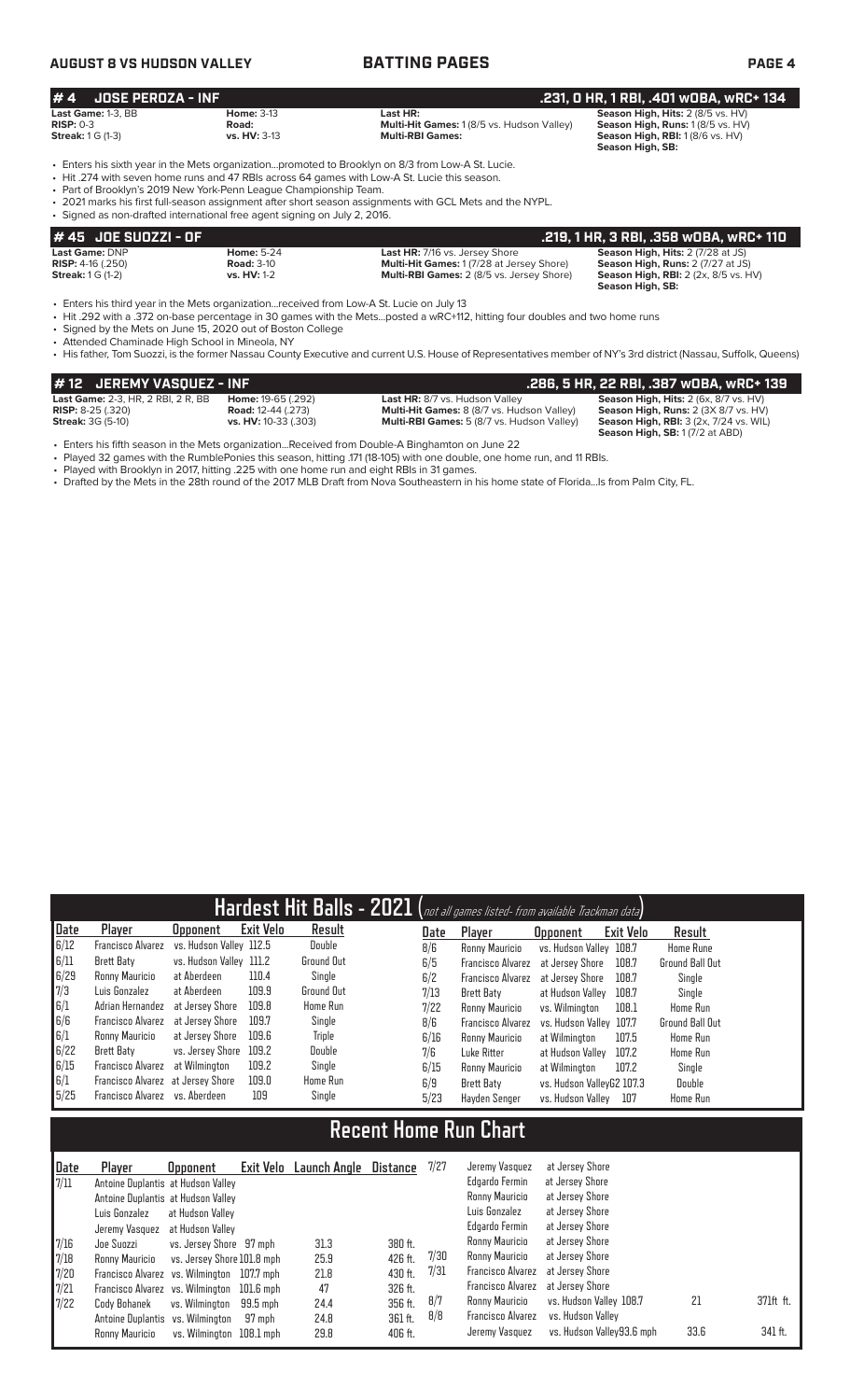| <b>AUGUST 8 VS HUDSON VALLEY</b>                                                                                                                                                                                                                                                                                                                                                                           | <b>BULLPEN PAGE</b>                                                                                                                                                                                                                                                                                                                                              | <b>PAGE 5</b>                                                                                                                                                                                                                                                                                                                                                                                                                                                                                                                                                                                                    |
|------------------------------------------------------------------------------------------------------------------------------------------------------------------------------------------------------------------------------------------------------------------------------------------------------------------------------------------------------------------------------------------------------------|------------------------------------------------------------------------------------------------------------------------------------------------------------------------------------------------------------------------------------------------------------------------------------------------------------------------------------------------------------------|------------------------------------------------------------------------------------------------------------------------------------------------------------------------------------------------------------------------------------------------------------------------------------------------------------------------------------------------------------------------------------------------------------------------------------------------------------------------------------------------------------------------------------------------------------------------------------------------------------------|
| #49<br>JOE CAVALLERO - RHP<br>Last App: 8/7 vs. HV<br><b>Last Loss:</b>                                                                                                                                                                                                                                                                                                                                    | 17.6 K%, 23.5 BB%, 9.95 ERA, 4 G<br><b>SV/OP (Last):</b> 1/1 (8/7 vs. HV)<br>Holds:                                                                                                                                                                                                                                                                              | <b>LAST FIVE APPEARANCES</b><br><b>JOE CAVALLERO</b>                                                                                                                                                                                                                                                                                                                                                                                                                                                                                                                                                             |
| <b>Leadoff: 1-3, 2 BB</b><br><b>Inherited Runners/Stranded: 1/1</b><br>• Returns to the field in 2021 after Tommy John surgery<br>• Has made 34 starts in 66 professional appearances before 2021<br>• Drafted by the Mets in the 24th round of the 2017 MLB Draft from South Florida                                                                                                                      | · Enters his fifth year in the Mets systemreceived from Low-A St. Lucie on Wednesday, July 21<br>• Made one appearance for the St. Lucie Mets on July 20, walking four in 12/3 innings                                                                                                                                                                           | DATE OPP<br><b>DEC</b><br>IP<br>н<br>R<br>ER<br>BB<br>Κ<br><b>HR</b><br>vs. BRD<br>1.2<br>$\overline{4}$<br>$\overline{4}$<br>$\overline{4}$<br>$\circ$<br>$7/20*$<br>$\mathbf{1}$<br>1<br>vs. WIL<br>2.0<br>3<br>$\mathbf{1}$<br>$\circ$<br>$\circ$<br>7/25<br>$\mathbf{1}$<br>1<br>7/30<br>1.0<br>$\circ$<br>$\circ$<br>$\circ$<br>$\mathbf{1}$<br>2<br>$\circ$<br>at JS G2<br>3<br>0.2<br>2<br>2<br>2<br>0<br>$\circ$<br>8/4<br>vs. HV<br>$\circ$<br>$\circ$<br>$\circ$<br>$\circ$<br>1.0<br>$\circ$<br>8/7<br>vs. HV<br><b>SV</b><br><b>JOSH HEJKA</b>                                                       |
| #46<br><b>JOSH HEJKA - RHP</b><br>Last App: 8/7 vs. HV<br><b>Last Loss:</b><br><b>Leadoff: 12-34</b><br><b>Inherited Runners/Stranded: 17/10</b><br>with the Cyclones and Kingsport Mets                                                                                                                                                                                                                   | 17.7 K%, 4.4 BB%, 2.89 ERA, 18 G<br><b>SV/OP (Last):</b> 1/2 (7/20 vs. WIL)<br>Holds: 2<br>• Returns to Brooklyn after spending time with Binghamton (6/3-6/9) and Syracuse (6/10-6/18).<br>• Enters his third year in the Mets organizationWon a 2019 NYPL title with Brooklyn, splitting time                                                                  | DATE OPP<br>IP<br>H<br><b>DEC</b><br>R<br>ER<br>BB<br>K<br><b>HR</b><br>$\circ$<br>$\circ$<br>$\circ$<br>7/25 vs. ERI**<br>2.0<br>0<br>$\circ$<br>$\mathbf{1}$<br>3<br>3<br>7/29<br>$@$ JS<br>2.1<br>$\mathbf{1}$<br>1<br>0<br>$\mathbf{1}$<br>8/1<br>1.0<br>$\circ$<br>$\circ$<br>0<br>$\circ$<br>$\Omega$<br>$\circ$<br>$@$ JS<br>8/5<br><b>BS</b><br>0.2<br>3<br>$\mathbf{1}$<br>$\mathbf{1}$<br>$\circ$<br>$\circ$<br>vs. HV<br>1<br>$\overline{2}$<br><b>BS</b><br>2.0<br>$\overline{4}$<br>2<br>$\circ$<br>$\circ$<br>8/7<br>vs. HV<br>$\mathbf{1}$<br>*with Double-A Binghamton                           |
| Wolly Mammoths in the United Shore Baseball League<br>. Pitched all four years at Johns Hopkins, switching to submarine later in his career.<br>#5<br><b>BRIAN METOYER - RHP</b><br>Last Loss: 5/15 at GVL<br>Last App: 8/4 vs. HV<br>Leadoff: 4-16, 2 BB, HBP Inherited Runners/Stranded: 4/3                                                                                                             | • Signed as a minor league free agent in mid-summer after pitching in six games with the Westside<br>35.4 K%, 12.2 BB%, 3.10 ERA, 12 G<br><b>SV/OP (Last):</b> 1/1 (6/3 at JS)<br>Holds:                                                                                                                                                                         | <b>BRIAN METOYER</b><br>DATE OPP<br><b>DEC</b><br>IP<br>Н<br>R<br>ER<br>BB<br>К<br><b>HR</b><br>3<br>$\circ$<br>0<br>$\circ$<br>2<br>$\circ$<br>6/9<br>vs. HV G1<br>1.1<br>2.0<br>$\circ$<br>0<br>0<br>$\mathbf{1}$<br>3<br>$\circ$<br>6/15<br>@ WIL<br>W<br>7/27<br>$\circ$<br>0<br>$\circ$<br>$\overline{1}$<br>3<br>$\circ$<br>$@$ JS<br>1.0<br>7/31<br>1.0<br>$\circ$<br>$\circ$<br>$\circ$<br>$\circ$<br>2<br>$\circ$<br>$@$ JS<br>2.0<br>$\circ$<br>$\circ$<br>0<br>$\circ$<br>2<br>$\circ$<br>8/4<br>vs. HV                                                                                               |
| <b>GCL Mets and Kingsport Mets</b><br>drafted by a MLB team in school history<br>• Native of Natchitoches (NACK-ah-tish), the oldest city in Louisiana (est. 1714).<br>#43<br><b>BRYCE MONTES DE OCA - RHP</b>                                                                                                                                                                                             | · Enters his fourth year in the Mets orgWon a New York Penn League title with Brooklyn in 2019<br>• Struck out 40 batters over 28.2 innings with BrooklynSpent his first professional season with<br>• Joins Ronnie Robbins (30th, 1981 - Toronto) as the only two LSU-Alexandria Generals to be<br>29.8 K%, 9.6 BB%, 3.20 ERA, 20 G                             | <b>BRYCE MONTES DE OCA</b><br>OPP<br>IP<br><b>DEC</b><br>H<br>R<br>ER<br>BB<br>К<br><b>HR</b><br>DATE<br>1.0<br>$\circ$<br>$\circ$<br>0<br>$\circ$<br>7/18<br>vs. JS<br>$\mathbf{1}$<br>1<br>$\circ$<br>0<br>$\mathbf{1}$<br>2<br>$\circ$<br>7/21<br>vs. WIL<br><b>SV</b><br>1.0<br>0<br>1.0<br>2<br>2<br>2<br>$\circ$<br>3<br>7/24<br>vs. WIL<br>$\mathbf{1}$<br>$\mathbf{1}$<br>0<br>$\circ$<br>$\circ$<br>3<br>$\circ$<br>7/30<br>at JS G1 SV<br>1.1<br>2<br>1.0<br>$\mathbf{1}$<br>0<br>$\circ$<br>$\circ$<br>8/5<br>vs. HV                                                                                  |
| Last App: 8/5 vs. HV<br>Last Loss: 7/6 at HV<br><b>Leadoff: 5-18, 4 BB</b><br>Inherited Runners/Stranded: 5/5<br>nerve transposition                                                                                                                                                                                                                                                                       | <b>SV/OP (Last):</b> 4/4 (7/30 at JS G1) <b>Holds:</b> 1<br>• Enters his fourth year in the Mets org Has not pitched as a professional due to injuries<br>• Underwent Tommy John surgery as a high school junior and missed 2016 after having ulnar<br>• Previously drafted by Washington in the 15th round of the 2017 MLB Draft and by the Chicago             | <b>COLBY MORRIS</b><br><b>DEC</b><br>IP<br>К<br>DATE<br>OPP<br>Н<br>R<br>ER<br>BB<br><b>HR</b><br>7/18<br>2.0<br>$\circ$<br>$\circ$<br>$\overline{2}$<br>vs. JS<br>$\circ$<br>$\circ$<br>0<br>$\overline{2}$<br>$\overline{2}$<br>$\circ$<br>3<br>7/22<br>vs. WIL<br>2.0<br>4<br>0<br>$\overline{2}$<br>2<br>$\circ$<br>7/25<br>vs. WIL<br>BS<br>1.0<br>$\mathbf{1}$<br>$\mathbf{1}$<br>$\overline{1}$<br>2.0<br>$\circ$<br>$\circ$<br>$\circ$<br>$\mathbf{1}$<br>$\circ$<br>7/31<br>$@$ JS<br>$\mathbf{1}$<br>1.2<br>$\mathbf{1}$<br>$\circ$<br>$\overline{2}$<br>$\circ$<br>8/4<br>vs. HV<br>1<br>$\mathbf{1}$ |
| White Sox in the 14th round of the 2015 MLB Draft.<br>#38<br><b>COLBY MORRIS - RHP</b><br>Last App: 8/4 vs. HV<br><b>Last Loss:</b><br>Leadoff: 7-24, 3B, 3 BB, 3 HBP Inherited Runners/Stranded: 8/3                                                                                                                                                                                                      | 24.0 K%, 10.0 BB%, 4.29 ERA, 16 G<br>SV/OP (Last):<br>Holds:<br>• Enters his first season in the Mets organizationcalled up from Low-A St. Lucie on May 20                                                                                                                                                                                                       | <b>CONNOR O'NEIL</b><br><b>DEC</b><br>IP<br><b>HR</b><br>DATE<br>OPP<br>Н<br>R<br>ER<br>BB<br>К<br>2<br>1.0<br>$\mathbf{1}$<br>$\circ$<br>7/20<br>vs. WIL<br>$\mathbf{1}$<br>$\mathbf{1}$<br>$\overline{1}$<br>7/23<br>2<br>2<br>2<br>2<br>vs. WIL<br>H<br>1.0<br>$\mathbf{1}$<br>$\overline{1}$<br>$\circ$<br>$\circ$<br>$\circ$<br>$\circ$<br>$\circ$<br>@ JS<br>2.0<br>3<br>7/27<br>$\mathbf{1}$<br>$\mathbf{1}$<br>$\mathbf{1}$<br>$\mathbf{1}$<br>$\mathbf{1}$<br>8/1<br>$@$ JS<br>1.0<br>1<br>0<br>$\circ$<br>$\circ$<br>2<br>$\circ$<br>8/5<br>vs. HV<br>1.0<br>$\mathbf{1}$                              |
| • Made four scoreless appearances in relief for the St. Lucie Mets to being 2021<br>• Minor League free agent signingpitched at Middlebury in Vermont<br>#9<br><b>CONNER O'NEIL - RHP</b><br>Last App: 8/5 vs. HV<br>Last Loss: 8/1 at JS<br><b>Leadoff: 4-15, HR</b><br>Inherited Runners/Stranded: 8/3                                                                                                   | 25.3 K%, 12.0 BB%, 6.75 ERA, 11 G<br>SV/OP (Last):<br>Holds: 1<br>• Enters his fifth year in the Mets organizationreceived from Double-A Binghamton on 6/20                                                                                                                                                                                                      | <b>MICHEL OTANEZ</b><br>IP<br>DATE<br>OPP<br><b>DEC</b><br>Н<br>R<br>ER<br>BB<br>К<br>HR<br>7/20<br>vs. WIL<br>H<br>1.0<br>$\circ$<br>$\overline{1}$<br>$\overline{1}$<br>3<br>2<br>$\circ$<br>7/23<br>vs. WIL<br>H<br>0.1<br>$\circ$<br>$\overline{1}$<br>$\overline{1}$<br>3<br>$\circ$<br>$\mathbf{1}$<br>$\mathsf O$<br>$\mathbf 0$<br>0<br>$\circ$<br>3<br>$\circ$<br>7/28<br>@ JS<br>1.0<br>2<br>$\mathbf{1}$<br>8/4<br>vs. JS<br>1.0<br>1<br>0<br>2<br>0<br>2.0<br>3<br>8/6<br>W<br>$\overline{1}$<br>$\mathbf{1}$<br>$\mathbf{1}$<br>3<br>0<br>vs. JS                                                    |
| • Has not pitched in 2021Last pitched for Advanced-A St. Lucie in 2019<br>• Spent his first professional season with Brooklyn in 2017, pitching 19 times in relief<br>#26<br><b>MICHEL OTANEZ - RHP</b><br>Last App: 8/6 vs. HV<br><b>Last Loss:</b>                                                                                                                                                       | • Drafted by the Mets in the 7th round of the 2017 MLB Draft from Cal State-Northridge<br>27.7 K%, 24.8 BB%, 5.14 ERA, 24 G<br><b>SV/OP (Last): 0/2 (BS vs. JS)</b><br>Holds: 3                                                                                                                                                                                  | <b>HUNTER PARSONS</b><br>К<br>OPP<br><b>DEC</b><br>IP<br>$\mathsf{R}$<br>DATE<br>Н<br>ER<br>BB<br><u>HR</u><br>7/18<br>vs. JS<br>1.0<br>3<br>3<br>3<br>0<br>0<br>0<br>vs. WIL<br>0<br>0<br>$\circ$<br>7/23<br>1.0<br>$\mathbf{1}$<br>0<br>Н<br>1<br>$\mathbf{1}$<br>2<br>$\circ$<br>7/27<br>@ JS<br>W<br>1.1<br>$\mathbf{1}$<br>0<br>0<br>8/4<br>1.2<br>1<br>0<br>0<br>0<br>2<br>0<br>vs. HV                                                                                                                                                                                                                     |
| Leadoff: 4-22, 3 BB, 2B Inherited Runners/Stranded: 15/5<br>• Returns to Brooklyn for the second assignment in a row<br># 44<br><b>HUNTER PARSONS - RHP</b><br>Last App: 8/6 vs. HV<br><b>Last Loss:</b>                                                                                                                                                                                                   | • Enters his sixth year in the Mets orgNo. 26 prospect in the system according to MLB Pipeline<br>• Pitched with the Cyclones and won an NYPL title in 2019 and also spent time with Kingsport<br>· Missed 2017 due to injuryStruck out 21 batters in 21.1 innings with the DSL Mets1 in 2016.<br>30.1 K%, 12.6 BB%, 3.51 ERA, 14 G<br>SV/OP (Last):<br>Holds: 1 | 2.0<br>$\overline{2}$<br>0<br>$\circ$<br>3<br>$\mathbf 0$<br>8/6<br>0<br>vs. HV<br><b>EVY RUIBAL</b><br>DATE<br>OPP<br>DEC<br>IP<br>н<br>R<br>ER BB<br>Κ<br><b>HR</b><br>$\circ$<br>7/20<br>vs. WIL<br>Н<br>1.2<br>0<br>0<br>$\mathbf{1}$<br>1<br>1<br>7/23<br>vs. WIL<br>S<br>1.0<br>0<br>0<br>0<br>0<br>0<br>1<br>0.2<br>$\circ$<br>$\mathbf{1}$<br>7/31<br>@ JS<br>0<br>0<br>0<br>0<br>8/5<br>1.0<br>2<br>1<br>0<br>2<br>0<br>vs. HV<br>1<br>8/7<br>W<br>1.0<br>$\circ$<br>$\circ$<br>$\circ$<br>vs. HV<br>$\mathbf{1}$<br>0<br>0                                                                             |
| <b>Leadoff: 3-18, 3 BB</b><br><b>Inherited Runners/Stranded: 11/7</b><br>• Enters his third year in the Mets orgCalled up from Low-A St. Lucie on May 20<br>• Pitched with the Cyclones and won an NYPL title in 2019                                                                                                                                                                                      | • Made four relief appearances with the Mets (A-), striking out 18 in 10 innings (45% K rate).                                                                                                                                                                                                                                                                   | <b>WILLY TAVERAS</b><br>DATE<br>OPP<br><b>DEC</b><br>IP<br>R<br><b>BB</b><br>Κ<br>Н<br>ER.<br>HR<br><b>JS</b><br>0<br>7/17<br>1.0<br>0<br>0<br>1<br>1<br>0<br>W, BS 2.0<br>3<br>2<br>2<br>7/21<br>WIL<br>0<br>3<br>1<br>$\mathbf{1}$<br>0<br>0<br>$\circ$<br>3<br>$\circ$<br>7/25<br>vs. WIL<br>W<br>2.0<br>8/1<br>@ JS<br>2<br>$\mathbf{1}$<br>$\mathbf{1}$<br>$\mathbf{1}$<br>0<br>1.1<br>1                                                                                                                                                                                                                    |
| #50<br><b>EVY RUIBAL - RHP</b><br>Last App: 8/7 vs. HV<br>Last Loss:<br><b>Leadoff: 2-8, 2B</b><br>Inherited Runners/Stranded: 6/4<br>• Signed to a minor league deal on June 27 from the Florence Y'alls (Frontier League)<br>• Drafted by the Dodgers in the 16th round of the 2017 MLB Draft from Notre Dame<br>• From Milburn, New Jersey, attending Milburn High School<br>#35<br>WILLY TAVERAS - RHP | 21.6 K%, 15.7 BB% 5.73 ERA, 9 G<br>SV/OP (Last):<br>Holds: 1<br>• Pitched in the Dodgers system from 2015-2018, reaching High-A Rancho Cucamonga<br>35.7 K%, 3.1 BB% 3.31 ERA, 5 G                                                                                                                                                                               | $\mathsf{O}\xspace$<br>$\mathsf O$<br>$\circ$<br>S<br>2.0<br>$\mathbf{1}$<br>$\overline{4}$<br>$\circ$<br>8/6<br>vs. HV                                                                                                                                                                                                                                                                                                                                                                                                                                                                                          |
| Last App: 8/6 vs. HV<br><b>Last Loss:</b><br><b>Leadoff: 0-6, BB, K</b><br><b>Inherited Runners/Stranded: 2/2</b>                                                                                                                                                                                                                                                                                          | <b>SV/OP (Last):</b> 1/2 (8/6 vs. HV) <b>Holds:</b>                                                                                                                                                                                                                                                                                                              |                                                                                                                                                                                                                                                                                                                                                                                                                                                                                                                                                                                                                  |

• Received from Low-A St. Lucie on Friday, July 16 in a move that sent LHP Andrew Edwards to Double-A Binghamton

• Pitched in 18 games with St. Lucie, posting a 36% strikeout rate (best in career) and a 2.1% walk rate (lowest of career)

• Struggled in Low-A Columbia in 2019, allowing a 4.56 FIP...2021 FIP is 2.49

• 23 years old from Villa Isabela in the Dominican Republic...Signed by Mets June 1, 2016

|                |                |     | <b>Number of Pitches Thrown</b> |     |     |     |     |
|----------------|----------------|-----|---------------------------------|-----|-----|-----|-----|
| <b>Pitcher</b> | Days Rest      | 8/1 | 8/3                             | 8/4 | 8/5 | 8/6 | 8/7 |
| Cavallero      | O              |     | 28                              |     |     |     | 10  |
| Hejka          | 0              | 7   | --                              |     | 18  |     | 39  |
| Metoyer        | 3              | --  | --                              | 25  | --  | --  |     |
| Montes de Oca  | $\overline{2}$ |     | --                              | --  | 27  |     |     |
| Morris         | 3              | --  | --                              | 22  |     |     |     |
| O'Neil         | $\overline{2}$ | 17  | --                              | --  | --  | --  |     |
| Otanez         | 1              | --  | 25                              | --  | --  | 48  |     |
| Parsons        | 1              | --  | 29                              | --  | --  | 42  | --  |
| Ruibal         | 0              | --  | --                              | --  | 21  | --  | 22  |
| Taveras        |                | 22  |                                 |     |     | 36  |     |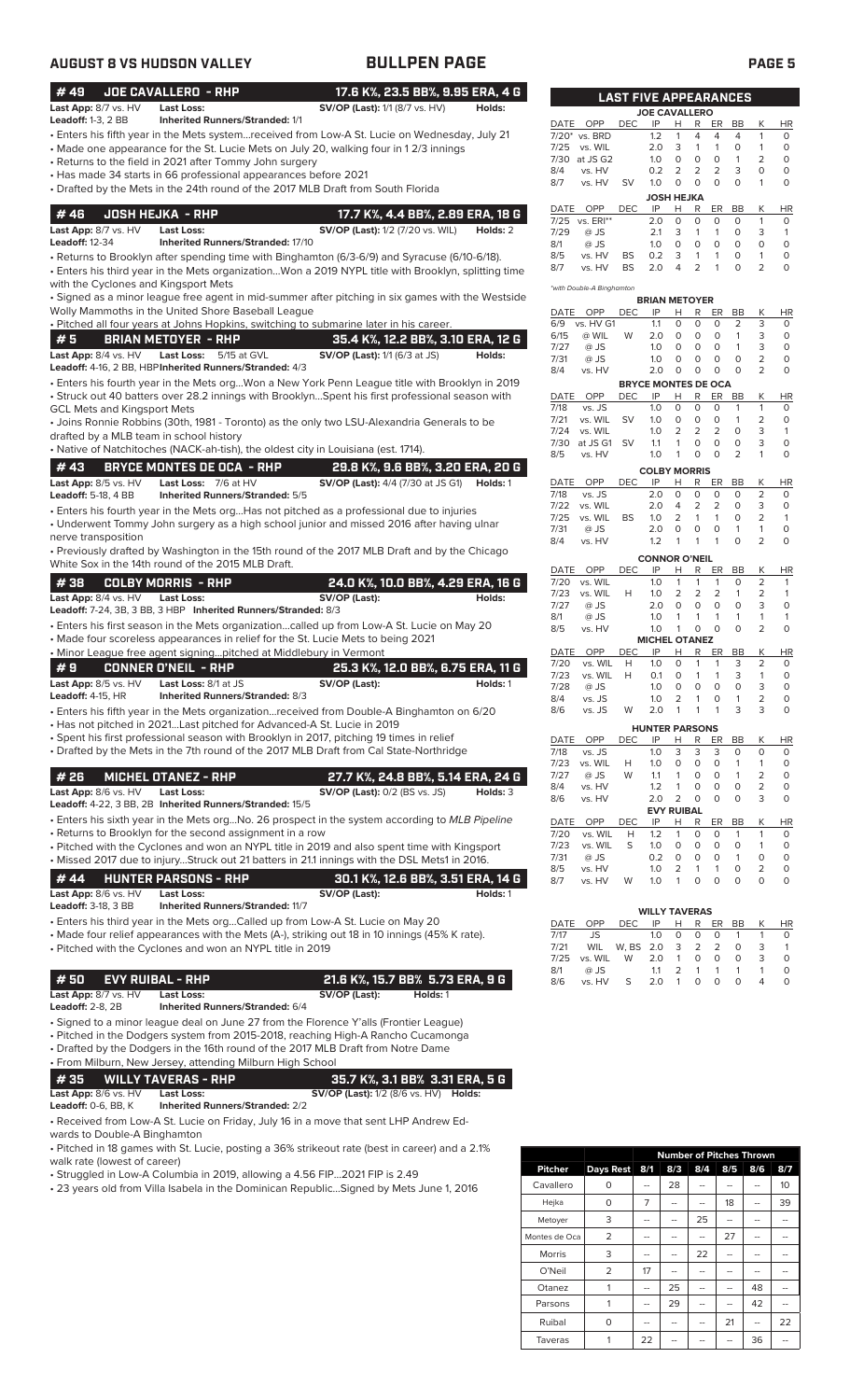### **AUGUST 8 VS HUDSON VALLEY HIGH/LOW & CHARTS PAGE 6**

|                     | INDIVIDUAL BATTING HIGHS                                                           |
|---------------------|------------------------------------------------------------------------------------|
|                     |                                                                                    |
|                     |                                                                                    |
|                     | Most Hits, Game 4 (4x, last: Antoine Duplantis, Luis Gonzalez 7/22 vs. Wilmington) |
|                     |                                                                                    |
|                     |                                                                                    |
|                     | Most Triples, Game1 (14x, last: Francisco Alvarez, 8/7 vs. Hudson Valley)          |
|                     | Most Home Runs, Game2 (6x, Francisco Alvarez, 7/31 at Jersey Shore)                |
|                     | Home Runs, Consecutive Games Three games (2x, last: Luke Ritter, 6/18-6/21)        |
|                     |                                                                                    |
|                     |                                                                                    |
|                     |                                                                                    |
|                     |                                                                                    |
|                     |                                                                                    |
|                     |                                                                                    |
|                     |                                                                                    |
|                     | Most Extra-Base Hits, Game 3 (3x, Cody Bohanek, 6/15 at Wilmington)                |
|                     |                                                                                    |
|                     | <b>TEAM BATTING HIGHS</b>                                                          |
|                     |                                                                                    |
|                     |                                                                                    |
| $M$ oot Duna Janing | $C(0+h)$ 7/11 of Hudson $1/nH_0$                                                   |

| Most Double Plays Hit into, Game3 (5x, 7/7 at Hudson Valley - 10 innings) |  |
|---------------------------------------------------------------------------|--|

### **FIELDING**

Most Errors, Team, Game...............................................................................6 (5/7 at Asheville) Most Errors, Individual, Game....... 2 (7x, last: Ronny Mauricio, 7/30 at Jersey Shore G2) Most Double Plays Turned, Nine-Inning Game.......................... 3 (5/19 vs. Hudson Valley) Consecutive Errorless Games, Team...

### **STARTERS BY POSITION**

**C-** Alvarez (30), Uriarte (19), Mena (17), Senger (9), Gaddis (5)

**1B-** Genord (49), Vasquez (21), Ritter (5), Bohanek (4), Winaker (2)

**2B-** Ritter (37), Gonzalez (24), Walters (12), Fermin (4), Tiberi (1), Struble (1), McNeil (1), Bohanek (1)

**3B-** Baty (41), Bohanek (20), Tiberi (7), Fermin (7), Peroza (4), Gonzalez (1),

**SS-** Mauricio (65), Bohanek (6), Walters (4), Gonzalez (3), Fermin (3)

**LF-** Duplantis (37), Tiberi (12), Suozzi (9), Vasquez (7), Ashford (6), Bohanek (4), Baty (3), Winaker (1), Kleszcz (1), Struble (1)

**CF-** Duplantis (36), Hernandez (23), Mangum (8), Hernandez (8), Molina (6), Palmer (4), Ota (2), Ashford (1), Murphy (1)

**RF-** Ashford (35), Struble (15), Molina (10), Kleszcz (6), Bohanek (5), Winaker (4), Hernandez (4), Ota (1), Suozzi (1)

**DH-** Alvarez (23), Mauricio (9), Genord (8), Vasquez (8), Baty (7), Ritter (4), Bohanek (3), Tiberi (3), Hernandez (3), Senger (2), Mena (2), Walters (2), Fermin (2), Mangum (1), Ashford (1), Gaddis (1), Peroza (1), Struble (1)

### **STARTERS BY BATTING ORDER**

**1st -** Duplantis (65), Bohanek (4), Struble (3), Palmer (3), Tiberi (2), Mangum (2), Ashford (1), McNeil (1)

**2nd -** Bohanek (18), Fermin (15), Mauricio (10), Duplantis (8), Ashford (6), Gonzalez (5), Mangum (5), Winaker (4), Tiberi (3), Struble (3), Walters (2), Alvarez (2), Palmer (1) Ritter (1)

**3rd -** Mauricio (66), Baty (15)

**4th-** Baty (36), Alvarez (28), Ritter (9), Vasquez (6), Genord (2)

**5th-** Alvarez (24), Vasquez (19), Ritter (14), Bohanek (5), Genord (5), Senger (4), Ashford (4), Gonzalez (2), Ota (2), Fermin (1), Hernandez (1)

**6th-** Ritter (18), Genord (18), Ashford (11), Bohanek (7), Gonzalez (7), Hernandez (3), Senger (3), Mena (2), Peroza (2), Winaker (2), Kleszcz (2), Fermin (1), Ota (1), Suozzi (1) Tiberi (1), Uriarte (1)

**7th-** Genord (24), Ashford (12), Gonzalez (7), Tiberi (5), Vasquez (4), Bohanek (4), Senger (3), Uriarte (3), Ritter (3), Hernandez (2), Kleszcz (2), Peroza (2), Walters (2), Mena (2), Ashford (2), Suozzi (1), Winaker (1), Gaddis (1), Murphy (1)

**8th-** Tiberi (11), Hernandez (10), Genord (9), Uriarte (8), Mena (8), Vasquez (6), Walters (6), Ashford (6), Gonzalez (4), Gaddis (3), Bohanek (3), Suozzi (2), Kleszcz (2), Peroza (1), Senger (1), Molina (1), Struble (1)

**9th-** Molina (15), Hernandez (14), Struble (8), Walters (7), Uriarte (7), Mena (7), Suozzi (6), Bohanek (3), Gonzalez (3), Gaddis (3), Mangum (2), Kleszcz (2), Tiberi (1)

|             | <b>CATCHERS STEALING</b> |                 |     |             |              | <b>MULTI-RUN INNINGS</b> |
|-------------|--------------------------|-----------------|-----|-------------|--------------|--------------------------|
| <b>Name</b> | CS                       | ATT             | PCT | <b>Runs</b> | <b>Times</b> | Last                     |
| Alvarez     | 12                       | 45              | 27% | 6           |              | 8th, 7/11 at HV          |
| Gaddis      | Ο                        | 4               | 0%  | 5           |              | 6th, 8/6 vs. HV          |
| Mena        | 3                        | 23              | 13% | 4           |              | 6th, 7/27 at JS          |
| Senger      | 2                        | 10 <sup>2</sup> | 20% | 3           | 25           | 3rd. 7/24 vs. WIL        |
| Uriarte     | 11                       | 31              | 35% | 2           | 48           | 2nd, 8/7 vs. HV          |
|             |                          |                 |     |             |              |                          |
| Team        | 28                       | 115             | 24% |             |              |                          |

|                                        | -- |  |                              |  |  | 3 4 5 6 7 8 9 10 + TOTALS |
|----------------------------------------|----|--|------------------------------|--|--|---------------------------|
| OPPONENTS 41 50 60 46 36 46 35 47 25 5 |    |  |                              |  |  | 377                       |
| <b>BKLYN</b>                           |    |  | 39 30 40 43 37 50 40 49 18 6 |  |  | 342                       |

|  | INDIVIDUAL PITCHING HIGHS                                                   |
|--|-----------------------------------------------------------------------------|
|  |                                                                             |
|  |                                                                             |
|  | Most Home Runs Allowed, Game4 (2x, Jose Butto, 6/6 at Jersey Shore)         |
|  |                                                                             |
|  | Most Strikeouts, Game, Reliever5 (3x, Michel Otanez, 6/26 vs. Jersey Shore) |
|  |                                                                             |
|  |                                                                             |
|  |                                                                             |
|  |                                                                             |
|  |                                                                             |
|  |                                                                             |
|  |                                                                             |

| TEAM PITCHING HIGHS                                                          |
|------------------------------------------------------------------------------|
|                                                                              |
|                                                                              |
|                                                                              |
| Fewest Runs Allowed, Game  0 (3x, last: 7/30 at Jersey Shore G1 - 7 innings) |
|                                                                              |
|                                                                              |
|                                                                              |
|                                                                              |
|                                                                              |
|                                                                              |
|                                                                              |
|                                                                              |
| Most Walks Allowed, Extra Innings 6 (6/23 vs. Jersey Shore - 10 innings)     |
|                                                                              |
|                                                                              |
| Most Pitchers Used, Extra Innings5 (5/23 vs. Hudson Valley - 12 innings)     |
|                                                                              |

| <b>TEAM MISCELLANEOUS</b>                                                      |                  |
|--------------------------------------------------------------------------------|------------------|
|                                                                                |                  |
| Longest Game, Time, Extra-Inning Game3:30 (6/23 vs. Jersey Shore - 10 innings) |                  |
| Shortest Game, Time, Nine-Inning Game  2:20 (5/18 vs. Hudson Valley)           |                  |
|                                                                                |                  |
|                                                                                |                  |
|                                                                                |                  |
|                                                                                |                  |
|                                                                                |                  |
|                                                                                |                  |
|                                                                                |                  |
|                                                                                |                  |
|                                                                                |                  |
|                                                                                |                  |
| <b>OUTFIELD ASSISTS (11)</b><br>╻╷<br><b>Contract Contract</b>                 | RECORD BREAKDOWN |

### **OUTFIELD ASSISTS (11) TOTAL**

| <b>Duplantis</b><br>Ashford<br>Molina<br>Winaker<br><b>Bohanek</b> | 5<br>3 | 8/5 vs. HV<br>7/23 vs. WIL<br>5/21 vs. HV<br>5/6 at ASH<br>7/6 at HV |
|--------------------------------------------------------------------|--------|----------------------------------------------------------------------|
|--------------------------------------------------------------------|--------|----------------------------------------------------------------------|

| UNIFORM RECORDS          |           |
|--------------------------|-----------|
| <b>Home White</b>        | $7-5$     |
| <b>Road Gray</b>         | $13 - 27$ |
| <b>Championship Gold</b> | $9-12$    |
| <b>Coney Island</b>      | $0 - 2$   |
| Los Jefes                | $1-0$     |
|                          |           |
|                          |           |
|                          |           |
|                          |           |
|                          |           |
|                          |           |
|                          |           |
|                          |           |
|                          |           |
|                          |           |
|                          |           |

**Name Umpire Date** Joe GenordDylan Bradley 7/9 at HV Ed Blankmeyer Joe Belangia 7/11 at HV

**EJECTIONS**

| Non Quality Start 25-44      |  |
|------------------------------|--|
|                              |  |
|                              |  |
|                              |  |
| Score 4 or More Runs 28-13   |  |
|                              |  |
|                              |  |
| Do Not Allow a Home Run18-15 |  |
| Hit More Home Runs 18-8      |  |
|                              |  |
| Opponent Hits More HRs3-20   |  |
|                              |  |
|                              |  |
|                              |  |
|                              |  |
|                              |  |
|                              |  |
|                              |  |
|                              |  |
| Opponent Scores First9-33    |  |
|                              |  |
|                              |  |
|                              |  |
|                              |  |
|                              |  |
|                              |  |
|                              |  |
| Last Game of Series  5-7     |  |
|                              |  |
|                              |  |
|                              |  |
|                              |  |
|                              |  |

# **MISC. WINS**

Come from Behind Wins ... 12 (8/6 vs. HV)<br>Wins in Last At-Bat............ 5 (7/25 vs. WIL) Wins in Last At-Bat........... Walk-off Wins ...................3 (7/25 vs. WIL)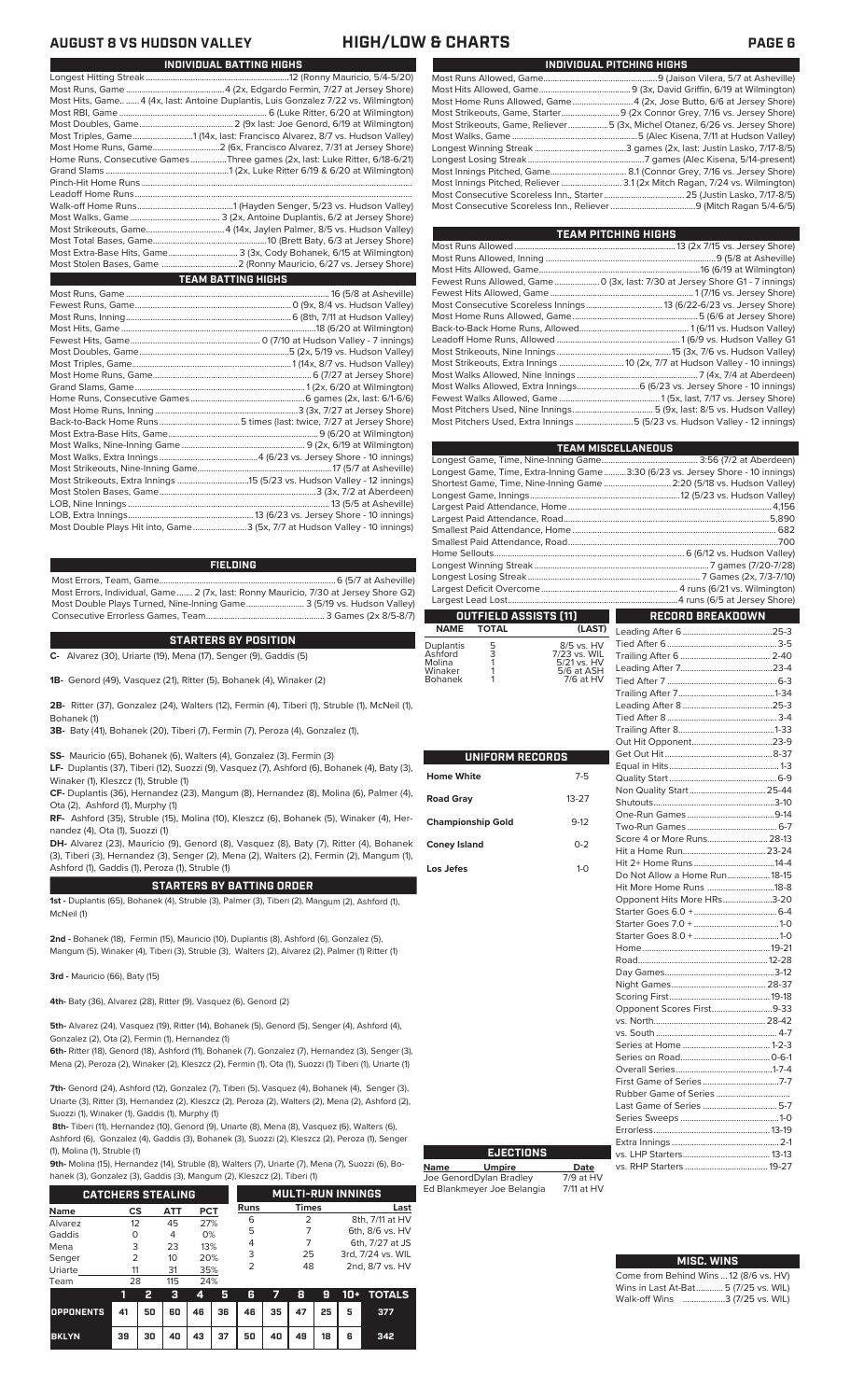$5/17$ 

 $5/24$ 

 $6/7$ 

 $6/14$ 

 $6/21$ 

 $6/28$ 

### **AUGUST 8 VS HUDSON VALLEY GAME BY GAME RESULTS PAGE 7**

|             |              |                      |                |           |           |                   |         | <b>GAME-BY-GAME RESULTS</b>                                             |                               |                             |             |                   |
|-------------|--------------|----------------------|----------------|-----------|-----------|-------------------|---------|-------------------------------------------------------------------------|-------------------------------|-----------------------------|-------------|-------------------|
| <b>DATE</b> | GM#          | <b>OPPONENT</b>      | W-L/TIME SCORE |           | RECORD    | <b>POSITION</b>   | GA/GB   | <b>WINNING PITCHER</b>                                                  | <b>LOSING PITCHER</b>         | <b>SAVE</b>                 | <b>TIME</b> | <b>ATTENDANCE</b> |
| 5/4         | $\mathbf{1}$ | at Asheville         | W              | $8 - 2$   | $1 - 0$   | T <sub>1st</sub>  | $+1$    | Josh Walker (1-0)                                                       | Blair Henley (0-1)            |                             | 3:16        | 1,200             |
| 5/5         | 2            | at Asheville         | L              | $6-1$     | $1 - 1$   | T <sub>2</sub> nd | $-1$    | Chandler Casey (1-0)                                                    | Jose Butto (1-0)              |                             | 3:26        | 1,200             |
| 5/6         | 3            | at Asheville         | L              | $11 - 4$  | $1 - 2$   | T3rd              | $-2$    | Matt Ruppenthal (1-0)                                                   | Oscar Rojas (0-1)             |                             | 3:10        | 1,200             |
| 5/7         | 4            | at Asheville         | L              | $13 - 7$  | $1 - 3$   | T3rd              | $-3$    | R.J. Freure (1-0)                                                       | Jaison Vilera (0-1)           |                             | 3:44        | 1,200             |
| 5/8         | 5            | at Asheville         | W              | $16-12$   | $2 - 3$   | T3rd              | $-3$    | Alec Kisena (1-0)                                                       | Juan Pablo Lopez (1-0)        |                             | 3:52        | 1,200             |
| 5/9         |              | at Asheville         |                |           |           |                   |         | Cancelled due to non-COVID-related illness                              |                               |                             |             |                   |
| 5/10        |              | OFF DAY              |                |           |           |                   |         |                                                                         |                               |                             |             |                   |
| 5/11        | 6            | at Greenville        | W              | $6-1$     | $3-3$     | 2nd               | $-2.5$  | Josh Walker (2-0)                                                       | Jay Groome (0-2)              |                             | 3:00        | 1,995             |
| 5/12        | 7            | at Greenville        | W              | $3-2$     | $4 - 3$   | 2nd               | $-1.5$  | Brian Metoyer (1-0)                                                     | Yusniel Padron-Artilles (0-2) | Mitch Ragan (1)             | 3:14        | 1,819             |
| 5/13        | 8            | at Greenville        | L              | $8 - 2$   | 4-4       | 2nd               | $-2.5$  | Chris Murphy (1-1)                                                      | Oscar Rojas (0-2)             |                             | 3:21        | 2,485             |
| 5/14        | 9            | at Greenville        | L              | $5-1$     | $4 - 5$   | 4th               | $-2.5$  | Brayan Bello (2-0)                                                      | Alec Kisena (1-1)             |                             | 2:54        | 2,732             |
| 5/15        | 10           | at Greenville        | L              | $8 - 4$   | $4-6$     | 4th               | $-3.5$  | Yorvin Pantoja (1-0)                                                    | Brian Metoyer (1-1)           |                             | 2:52        | 2,883             |
| 5/16        | 11           | at Greenville        | L              | $10-9$    | $4 - 7$   | 4th               | $-3.5$  | Jake Wallace (1-0)                                                      | Eric Orze (0-1)               |                             | 3:09        | 2,818             |
| 5/17        |              | OFF DAY              |                |           |           |                   |         |                                                                         |                               |                             |             |                   |
| 5/18        | 12           | <b>Hudson Valley</b> | L              | $4 - 3$   | 4-8       | 5th               | $-4.5$  | Zach Greene (1-1)                                                       | Andrew Edwards (0-1)          |                             | 2:29        | 1,315             |
| 5/19        | 13           | <b>Hudson Valley</b> | W              | 14-0      | $5-8$     | 5th               | $-3.5$  | Allan Winans (1-0)                                                      | Jhony Brito (0-1)             |                             | 3:01        | 810               |
| 5/20        | 14           | <b>Hudson Valley</b> | L              | $6-1$     | $5-9$     | 5th               | $-3.5$  | Luis Medina (2-0)                                                       | Jaison Vilera (0-2)           |                             | 2:42        | 682               |
| 5/21        | 15           | <b>Hudson Valley</b> | W              | 4-1       | $6-9$     | 5th               | $-3.5$  | Josh Walker (3-0)                                                       | Josh Maciejewski (2-1)        | Eric Orze (1)               | 2:33        | 998               |
| 5/22        | 16           | <b>Hudson Valley</b> | L              | $5-3$     | $6-10$    | 5th               | -4.5    | Ken Waldichuk (1-0)                                                     | Cam Opp (0-1)                 |                             | 3:14        | 1,624             |
|             |              |                      |                |           |           |                   |         |                                                                         | Zach Greene (1-2)             |                             |             |                   |
| 5/23        | 17           | <b>Hudson Valley</b> | W              | $6-5(12)$ | $7-10$    | 5th               | $-3.5$  | Josh Hejka (1-0)                                                        |                               |                             | 3:24        | 1,261             |
| 5/24        |              | OFF DAY              |                |           |           |                   |         |                                                                         |                               |                             |             |                   |
| 5/25        | 18           | Aberdeen             | L              | $8-1$     | $7 - 11$  | 5th               | $-4.5$  | Drew Rom (2-0)                                                          | Oscar Rojas (0-3)             |                             | 2:52        | 861               |
| 5/26        | 19           | Aberdeen             |                |           |           |                   |         | 5/26 game postponed due to rain, makeup scheduled for doubleheader 5/27 |                               |                             |             |                   |
| 5/27        | 19           | Aberdeen             | L              | $6-2(7)$  | $7-12$    | 5th               | $-5.5$  | Grayson Rodriguez (3-0)                                                 | Jaison Vilera (0-3)           |                             | 2:14        |                   |
|             | 20           | Aberdeen             | L              | $10-1(7)$ | $7-13$    | 5th               | $-6.5$  | Morgan McSweeney (2-0)                                                  | Cam Opp (0-2)                 |                             | 2:37        | 926               |
| 5/28        | 21           | Aberdeen             |                |           |           |                   |         | 5/28 game postponed due to rain, makeup scheduled for doubleheader 8/25 |                               |                             |             |                   |
| 5/29        | 21           | Aberdeen             | L              | $4-1$     | $7-14$    | 5th               | $-7.5$  | <b>Garrett Stallings (3-1)</b>                                          | Alec Kisena (1-2)             | <b>Connor Gillispie (1)</b> | 2:52        | 1,509             |
| 5/30        | 22           | Aberdeen             |                |           |           |                   |         | 5/30 game posted to a later date to be determined                       |                               |                             |             |                   |
| 5/31        |              | OFF DAY              |                |           |           |                   |         |                                                                         |                               |                             |             |                   |
|             |              |                      |                |           |           |                   |         | MAY [7-14]                                                              |                               |                             |             |                   |
| 6/1         | 22           | at Jersey Shore      | W              | $11 - 5$  | $8-14$    | T4th              | $-7.5$  | Jose Butto (1-1)                                                        | Josh Hendrickson (0-1)        |                             | 3:03        | 2,077             |
| 6/2         | 23           | at Jersey Shore      | L              | $4-1$     | $8 - 15$  | 5th               | $-8.5$  | Carlo Reyes (1-0)                                                       | Justin Lasko (0-1)            | Blake Brown (1)             | 2:44        | 1,591             |
| 6/3         | 24           | at Jersey Shore      | W              | $6 - 4$   | $9-15$    | 4th               | $-8.5$  | Bryce Montes de Oca (1-0)                                               | Jack Perkins (0-1)            | Brian Metoyer (1)           | 3:15        | 1,473             |
| 6/4         | 25           | at Jersey Shore      | L              | $5-4(7)$  | $9-16$    | 5th               | $-9.0$  | Aneurys Zabala (2-2)                                                    | Allan Winans (1-1)            |                             | 2:12        | 2,399             |
| 6/5         | 26           | at Jersey Shore      | L              | $5 - 4$   | $9 - 17$  | 5th               | $-9.0$  | Mike Adams (1-1)                                                        | Mitch Ragan (0-1)             |                             | 2:36        | 2,122             |
| 6/6         | 27           | at Jersey Shore      | L              | $11-6$    | $9-18$    | 5th               | $-9.5$  | Nick Lackney (1-0)                                                      | Jose Butto (1-2)              |                             | 3:31        | 2,041             |
| 6/7         |              | OFF DAY              |                |           |           |                   |         |                                                                         |                               |                             |             |                   |
| 6/9         | 28           | <b>Hudson Valley</b> | L              | $3-2(7)$  | $9-19$    | 5th               | $-10.5$ | Tanner Myatt (1-0)                                                      | Justin Lasko (0-2)            | Justin Wilson (1)           | 2:22        |                   |
|             | 29           | <b>Hudson Valley</b> | W              | $5-3(7)$  | 10-19     | 5th               | $-9.5$  | Eric Orze (1-1)                                                         | Luis Medina (2-1)             | Bryce Montes de Oca (1)     | 2:02        | 1,211             |
| 6/10        | 30           | <b>Hudson Valley</b> | L              | $1-0$     | 10-20     | 5th               | $-9.5$  | <b>Barrett Loseke (2-1)</b>                                             | Cam Opp (0-3)                 | Zach Greene (1)             | 2:37        | 1,396             |
| 6/11        | 31           | <b>Hudson Valley</b> | L              | 8-0       | $10 - 21$ | 5th               | $-9.5$  | Ken Waldichuk (2-0)                                                     | Jaison Vilera (0-4)           |                             | 3:06        | 1,597             |
| 6/12        | 32           | <b>Hudson Valley</b> | L              | $5-4$     | 10-22     | 5th               | $-9.5$  | Nelson Alvarez (2-0)                                                    | Bryce Montes de Oca (1-1)     | Justin Wilson (2)           | 3:22        | 2,194             |
| 6/13        | 33           | <b>Hudson Valley</b> | L              | 5-0       | $10 - 23$ | 5th               | $-9.5$  | Hayden Wesneski (1-1)                                                   | Allan Winans (1-2)            |                             | 2:50        | 1,749             |
| 6/14        |              | OFF DAY              |                |           |           |                   |         |                                                                         |                               |                             |             |                   |
|             |              |                      |                |           |           |                   |         |                                                                         |                               |                             |             |                   |
| 6/15        | 34           | at Wilmington        | W              | $3-1$     | $11 - 23$ | 5th               | $-8.5$  | Brian Metoyer (2-1)                                                     | Zach Brzykcy (2-1)            | Andrew Edwards (1)          | 2:21        | 1,188             |
| 6/16        | 35           | at Wilmington        | L              | $5 - 2$   | $11 - 24$ | 5th               | $-9.5$  | Amos Willingham (1-0)                                                   | Eric Orze (1-2)               | Reid Schaller (3)           | 2:51        | 700               |
| 6/17        | 36           | at Wilmington        | L              | $8 - 4$   | $11 - 25$ | 5th               | $-10.5$ | Joan Adon (3-1)                                                         | Alec Kisena (1-3)             |                             | 2:54        | 1,009             |
| 6/18        | 37           | at Wilmington        | W              | $7 - 5$   | $12 - 25$ | 5th               | $-10$   | Mitch Ragan (1-1)                                                       | Reid Schaller (1-1)           |                             | 2:52        | 2,565             |
| 6/19        | 38           | at Wilmington        | L              | $9 - 8$   | 12-26     | 5th               | $-11$   | Christian Vann (2-0)                                                    | Andrew Edwards (0-2)          |                             | 3:26        | 1,899             |
| 6/20        | 39           | at Wilmington        | W              | $13-1$    | 13-26     | 5th               | $-11$   | Justin Lasko (1-2)                                                      | Alfonso Hernanndez (0-1)      |                             | 2:44        | 2,722             |
| 6/21        |              | OFF DAY              |                |           |           |                   |         |                                                                         |                               |                             |             |                   |
| 6/22        | 40           | <b>Jersey Shore</b>  | L              | $7-5$     | 13-27     | 5th               | $-12$   | Manuel Silva (1-0)                                                      | Jaison Vilera (0-5)           | Aneurys Zabala (3)          | 3:01        | 2,307             |
| 6/23        | 41           | <b>Jersey Shore</b>  | W              | 3-2 (10)  | 14-27     | 5th               | $-12$   | Mitch Ragan (2-1)                                                       | Andrew Brown (2-2)            |                             | 3:30        | 1,595             |
| 6/24        | 42           | <b>Jersey Shore</b>  | L              | $3-0$     | 14-28     | 5th               | $-13$   | Kevin Gowdy (2-3)                                                       | Jose Butto (1-3)              | Blake Brown (2)             | 2:52        | 1,906             |
| 6/25        | 43           | <b>Jersey Shore</b>  | W              | $7 - 2$   | 15-28     | 5th               | $-13$   | Cam Opp (1-3)                                                           | Jonathan Hughes (2-3)         |                             | 2:44        | 2,194             |
| 6/26        | 44           | <b>Jersey Shore</b>  | W              | $8-5$     | 16-28     | 5th               | $-13$   | Michel Otanez (1-0)                                                     | Mark Potter (0-2)             |                             | 3:13        | 2,363             |
| 6/27        | 45           | <b>Jersey Shore</b>  | L              | $3-0$     | 16-29     | 5th               | $-13$   | Dominic Pipkin (2-0)                                                    | Justin Lasko (1-3)            | Blake Brown (3)             | 2:43        | 2,253             |
| 6/28        |              | OFF DAY              |                |           |           |                   |         |                                                                         |                               |                             |             |                   |
| 6/29        | 46           | at Aberdeen          | L              | $7-3$     | 16-30     | 5th               | $-14$   | Garrett Stallings (4-3)                                                 | Alec Kisena (1-4)             | Garrett Farmer (4)          | 2:40        | 1,347             |
| 6/30        | 47           | at Aberdeen          | L              | $2-1(7)$  | 16-31     | 5th               | $-14.5$ | Clayton McGinness (1-1)                                                 | Jose Butto (1-4)              | Logan Gillaspie (1)         | 1:53        |                   |
|             | 48           | at Aberdeen          | W              | $7-6(7)$  | $17 - 31$ | 5th               | $-14.5$ | Jaison Vilera (1-5)                                                     | Kade Strowd (0-2)             | Mitch Ragan (2)             | 2:31        | 2,405             |
|             |              |                      |                |           |           |                   |         | <b>JUNE (10-17)</b>                                                     |                               |                             |             |                   |
|             |              |                      |                |           |           |                   |         |                                                                         |                               |                             |             |                   |
| 7/1         | 49           | at Aberdeen          | L              | $2-0(6)$  | 17-32     | 5th               | $-15$   | Drew Rom (5-0)                                                          | Cam (1-4)                     |                             | 1:50        | 1,077             |

| $\prime\prime$ | ∸  | at Aperucen      |           | $2 - 0$ (0) | 17-JZ | υuι | - 10    | <b>DIEW RUIL (J-U)</b>                                      | $C$ aill (1-4)            |                         | 1.JU | 1,011 |
|----------------|----|------------------|-----------|-------------|-------|-----|---------|-------------------------------------------------------------|---------------------------|-------------------------|------|-------|
| 7/2            | 50 | at Aberdeen      | W         | $6 - 5$     | 18-32 | 5th | $-14$   | Colby Morris (1-0)                                          | Connor Gillispie (4-4)    | Bryce Montes de Oca (2) | 3:56 | 2,004 |
| 7/3            | 51 | at Aberdeen      |           | $4-3$       | 18-33 | 5th | $-14.5$ | Xavier Moore (1-0)                                          | Mitch Ragan (2-2)         |                         | 3:00 | 4,668 |
| 7/4            | 52 | at Aberdeen      |           | $7 - 2$     | 18-34 | 5th | $-15.5$ | Garrett Stallings (5-3)                                     | Alec Kisena (1-5)         |                         | 2:31 | 3,001 |
| 7/5            |    | OFF DAY          |           |             |       |     |         |                                                             |                           |                         |      |       |
| 7/6            | 53 | at Hudson Valley |           | $9 - 7$     | 18-35 | 5th | $-16.5$ | Charlie Ruegger (4-4)                                       | Bryce Montes de Oca (1-2) | Derek Craft (2)         | 3:15 | 1,687 |
| 7/7            | 54 | at Hudson Valley |           | $3-2(10)$   | 18-36 | 5th | $-17.5$ | Barrett Loseke (3-1)                                        | Josh Heika (1-1)          |                         | 2:55 | 2,688 |
| 7/8            | 55 | at Hudson Valley | 7:05 p.m. |             |       |     |         | Game postponed due to rain, doubleheader scheduled for 7/10 |                           |                         |      |       |
| 7/9            | 55 | at Hudson Valley |           | $6 - 4$     | 18-37 | 5th | $-18.5$ | Jhony Brito (3-3)                                           | Cam Opp (1-5)             |                         | 3:06 | 3,896 |
| 7/10           | 56 | at Hudson Valley |           | $7-1(7)$    | 18-38 | 5th | $-19.5$ | Mitch Spence (3-1)                                          | Connor Grey (0-1)         |                         | 2:22 |       |
|                | 57 | at Hudson Valley |           | $5-0(7)$    | 18-39 | 5th | $-20.5$ | Nick Ernst (4-0)                                            | Justin Lasko (1-4)        |                         | 2:03 | 3,111 |
| 7/11           | 58 | at Hudson Valley | W         | $10-3$      | 19-39 | 5th | $-19.5$ | Josh Hejka (2-1)                                            | Shawn Semple (3-1)        |                         | 3:20 | 2,892 |
|                |    |                  |           |             |       |     |         |                                                             |                           |                         |      |       |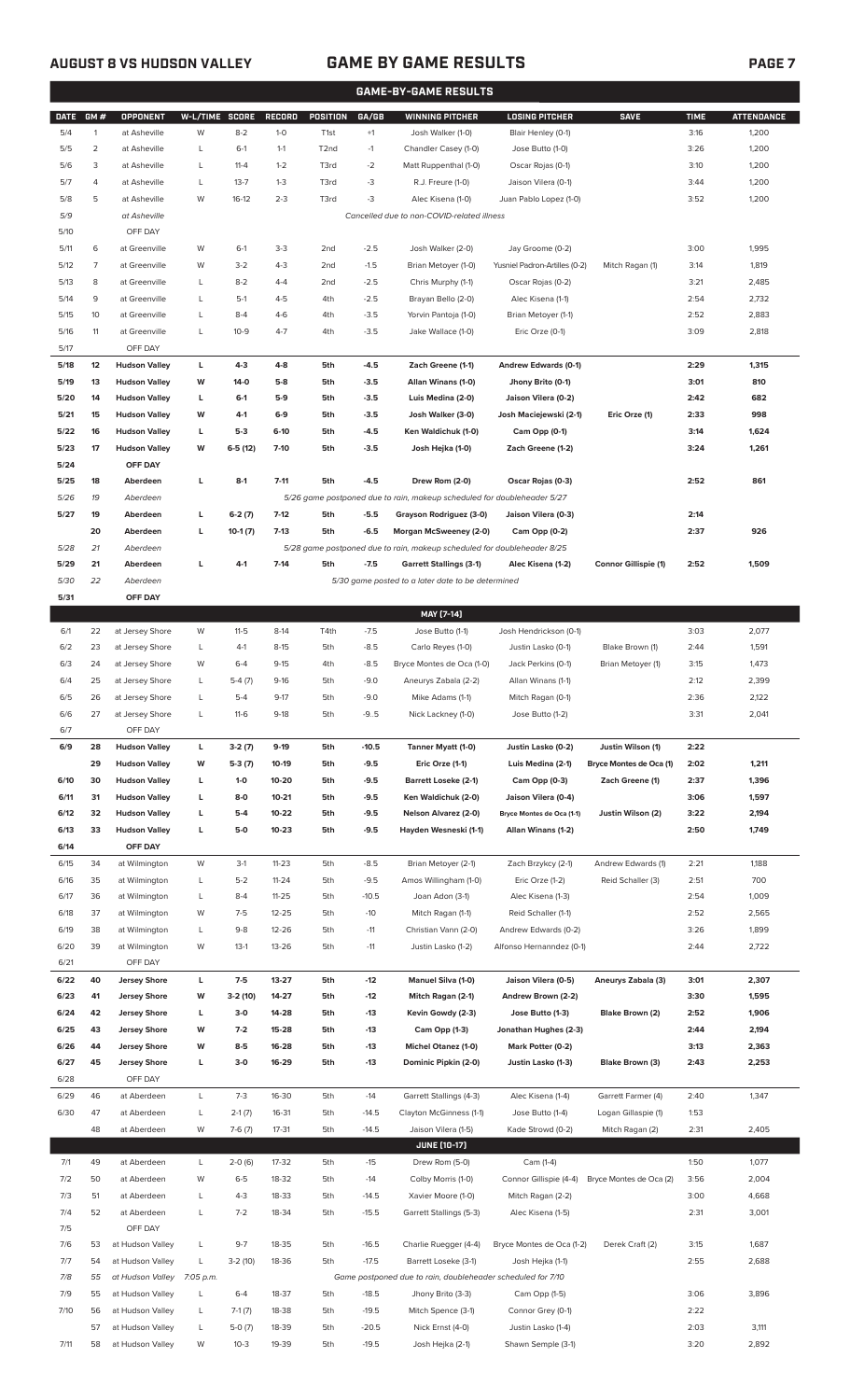### **AUGUST 8 VS HUDSON VALLEY GAME-BY-GAME PAGE 8**

|      | DATE GM # | <b>OPPONENT</b>      | W-L/TIME SCORE |          | RECORD | POSITION | GA/GB   | <b>WINNING PITCHER</b>                                      | <b>LOSING PITCHER</b>        | <b>SAVE</b>              | <b>TIME</b> | <b>ATTENDANCE</b> |
|------|-----------|----------------------|----------------|----------|--------|----------|---------|-------------------------------------------------------------|------------------------------|--------------------------|-------------|-------------------|
| 7/12 |           | OFF DAY              |                |          |        |          |         |                                                             |                              |                          |             |                   |
| 7/13 | 59        | <b>Jersey Shore</b>  | W              | $1-0$    | 20-39  | 5th      | $-19.5$ | <b>Michel Otanez (2-0)</b>                                  | Blake Brown (0-1)            |                          | 2:34        | 2,681             |
| 7/14 | 60        | <b>Jersey Shore</b>  | L              | $3-2$    | 20-40  | 5th      | $-19.5$ | Carlo Reyes (2-1)                                           | Andrew Edwards (0-3)         |                          | 3:13        | 1,898             |
| 7/15 | 61        | <b>Jersey Shore</b>  | L              | $13 - 3$ | 20-41  | 5th      | -19     | Dominic Popkin (4-1)                                        | Cam Opp (1-6)                | Aiden Anderson (2)       | 3:24        | 1,595             |
|      |           |                      |                |          |        |          |         |                                                             |                              |                          |             |                   |
| 7/16 | 62        | <b>Jersey Shore</b>  | W              | $6 - 1$  | 21-41  | 5th      | -19     | Connor Grey (1-1)                                           | Tom Sutera (0-1)             |                          | 2:50        | 1,949             |
| 7/17 | 63        | <b>Jersey Shore</b>  | W              | $6 - 1$  | 22-41  | 5th      | -19     | Justin Lasko (2-4)                                          | Kevin Gowdy (3-5)            |                          | 2:56        | 2,422             |
| 7/18 | 64        | <b>Jersey Shore</b>  | г              | $7-1$    | 22-42  | 5th      | -20     | Carlo Reyes (3-1)                                           | Alec Kisena (1-6)            | Tyler Burch (3)          | 2:52        | 1,570             |
| 7/19 |           | OFF DAY              |                |          |        |          |         |                                                             |                              |                          |             |                   |
|      |           |                      |                |          |        |          |         |                                                             |                              |                          |             |                   |
| 7/20 | 65        | Wilmington           | W              | $8-6$    | 23-42  | 5th      | -20     | Jaison Vilera (2-5)                                         | Evan Lee (1-3)               | Hejka                    | 3:18        | 1,086             |
| 7/21 | 66        | Wilmington           | W              | $5-3$    | 24-42  | 5th      | -20     | Willy Taveras (1-0)                                         | Kyle Hinton (0-1)            | Bryce Montes de Oca (3)  | 2:53        | 1,456             |
| 7/22 | 67        | Wilmington           | W              | $10 - 2$ | 25-42  | 5th      | -20     | Justin Lasko (3-4)                                          | Alex Troop (4-4)             |                          | 3:00        | 3,430             |
| 7/23 | 68        | Wilmington           | W              | $5-4$    | 26-42  | 5th      | -19     | J.T. Ginn (1-0)                                             | <b>Mitchell Parker (0-1)</b> |                          |             |                   |
|      |           |                      |                |          |        |          |         |                                                             |                              |                          |             |                   |
| 7/24 | 69        | Wilmington           | W              | $8-3$    | 27-42  | 5th      | -18     | Mitch Ragan (1-0)                                           | Joan Udon (3-4)              |                          | 3:12        | 2,924             |
| 7/25 | 70        | Wilmington           | W              | $5-4$    | 28-42  | 5th      | -18     | Willy Taveras (2-0)                                         | Kyle Hinton (0-2)            |                          | 3:12        | 1,703             |
| 7/26 |           | OFF DAY              |                |          |        |          |         |                                                             |                              |                          |             |                   |
| 7/27 | 71        | at Jersey Shore      | W              | $14 - 5$ | 29-42  | 5th      | $-17$   | Hunter Parsons (1-0)                                        | Jonathan Hughes (3-5)        |                          | 3:04        | 3,270             |
| 7/28 | 72        | at Jersey Shore      | L              | $3-1$    | 29-43  | 5th      | $-17$   | Jhordany Mezquita (2-5)                                     | Cam Opp (1-7)                | Tyler Burch (4)          | 3:04        | 2,590             |
|      |           |                      |                |          |        |          |         |                                                             |                              |                          |             |                   |
| 7/29 | 73        | at Jersey Shore      |                |          |        |          |         | Game postponed due to rain, doubleheader scheduled for 7/30 |                              |                          |             |                   |
| 7/30 | 73        | at Jersey Shore      | W              | $4-0(7)$ | 30-43  | 5th      | $-17.5$ | Justin Lasko (4-4)                                          | Dominic Pipkin (4-2)         | Bryce Montes de Oca (4)  | 2:20        |                   |
| 7/30 | 74        | at Jersey Shore      | L              | $3-0(7)$ | 30-44  | 5th      | $-17$   | Ethan Lindow (3-4)                                          | J.T. Ginn (1-1)              |                          | 1:46        | 5,890             |
| 7/31 | 75        |                      | L              | $4 - 3$  | 30-45  | 5th      | $-18$   |                                                             |                              | Manuel Silva (2)         | 2:49        | 4,044             |
|      |           | at Jersey Shore      |                |          |        |          |         | Victor Vargas (1-0)                                         | Alec Kisena (1-7)            |                          |             |                   |
|      |           |                      |                |          |        |          |         | JULY [13-14]                                                |                              |                          |             |                   |
| 8/1  | 76        | at Jersey Shore      | L              | $4 - 3$  | 30-46  | 5th      | $-19$   | Tom Sutera (2-2)                                            | Conner O'Neil (0-1)          | Blake Brown (5)          | 2:42        | 2,535             |
| 8/2  |           | OFF DAY              |                |          |        |          |         |                                                             |                              |                          |             |                   |
| 8/3  | 77        | <b>Hudson Valley</b> | г              | 5-0      | 30-47  | 5th      | -20     | Randy Vasquez (2-0)                                         | Jaison Vilera (2-6)          |                          | 3:01        | 1,253             |
|      |           |                      |                |          |        |          |         |                                                             |                              |                          |             |                   |
| 8/4  | 78        | <b>Hudson Valley</b> | г              | $3-2$    | 30-48  | 5th      | -21     | Mitch Spence (4-2)                                          | Cam Opp (1-8)                | Derek Craft (4)          | 2:58        | 2,611             |
| 8/5  | 79        | <b>Hudson Valley</b> | г              | $5-3$    | 30-49  | 5th      | -22     | Anderson Munoz (1-0)                                        | Justin Lasko (4-5)           | Carlos Espinal (1)       | 3:34        | 1,401             |
| 8/6  | 80        | <b>Hudson Valley</b> | W              | $9-6$    | 31-49  | 5th      | -21     | <b>Michel Otanez (3-0)</b>                                  | Matt Sauer (0-1)             | <b>Willy Taveras (1)</b> | 3:29        | 2,473             |
| 8/7  | 81        | <b>Hudson Valley</b> | W              | $5-4$    | 32-49  | 5th      | -20     | Evy Ruibal (1-0)                                            | <b>Nelson Alvarez (3-2)</b>  | Joe Cavallaro (1)        | 3:10        | 4,156             |
|      |           |                      |                |          |        |          |         |                                                             |                              |                          |             |                   |
| 8/8  | 82        | <b>Hudson Valley</b> | 4:00 p.m.      |          |        |          |         |                                                             |                              |                          |             |                   |
| 8/9  |           | OFF DAY              |                |          |        |          |         |                                                             |                              |                          |             |                   |
| 8/10 | 83        | at Wilmington        | 7:05 p.m.      |          |        |          |         |                                                             |                              |                          |             |                   |
| 8/11 | 84        | at Wilmington        | 7:05 p.m.      |          |        |          |         |                                                             |                              |                          |             |                   |
| 8/12 | 85        | at Wilmington        | 7:05 p.m.      |          |        |          |         |                                                             |                              |                          |             |                   |
|      |           |                      |                |          |        |          |         |                                                             |                              |                          |             |                   |
| 8/13 | 86        | at Wilmington        | 7:05 p.m.      |          |        |          |         |                                                             |                              |                          |             |                   |
| 8/14 | 87        | at Wilmington        | 6:05 p.m.      |          |        |          |         |                                                             |                              |                          |             |                   |
| 8/15 | 88        | at Wilmington        | 1:05 p.m.      |          |        |          |         |                                                             |                              |                          |             |                   |
| 8/16 |           | OFF DAY              |                |          |        |          |         |                                                             |                              |                          |             |                   |
|      |           |                      |                |          |        |          |         |                                                             |                              |                          |             |                   |
| 8/17 | 89        | at Hudson Valley     | 7:05 p.m.      |          |        |          |         |                                                             |                              |                          |             |                   |
| 8/18 | 90        | at Hudson Valley     | 7:05 p.m.      |          |        |          |         |                                                             |                              |                          |             |                   |
| 8/19 | 91        | at Hudson Valley     | 7:05 p.m.      |          |        |          |         |                                                             |                              |                          |             |                   |
| 8/20 | 92        | at Hudson Valley     | 7:05 p.m.      |          |        |          |         |                                                             |                              |                          |             |                   |
|      |           |                      |                |          |        |          |         |                                                             |                              |                          |             |                   |
| 8/21 | 93        | at Hudson Valley     | 6:05 p.m.      |          |        |          |         |                                                             |                              |                          |             |                   |
| 8/22 | 94        | at Hudson Valley     | 4:35 p.m.      |          |        |          |         |                                                             |                              |                          |             |                   |
| 8/23 |           | OFF DAY              |                |          |        |          |         |                                                             |                              |                          |             |                   |
| 8/24 | 95        | Aberdeen             | 7:00 p.m.      |          |        |          |         |                                                             |                              |                          |             |                   |
|      |           |                      |                |          |        |          |         |                                                             |                              |                          |             |                   |
| 8/25 | 96        | Aberdeen             | 5:00 p.m.      |          |        |          |         |                                                             |                              |                          |             |                   |
|      | 97        | Aberdeen             | DH             |          |        |          |         |                                                             |                              |                          |             |                   |
| 8/26 | 98        | Aberdeen             | 7:00 p.m.      |          |        |          |         |                                                             |                              |                          |             |                   |
| 8/27 | 99        | Aberdeen             | 7:00 p.m.      |          |        |          |         |                                                             |                              |                          |             |                   |
|      |           |                      |                |          |        |          |         |                                                             |                              |                          |             |                   |
| 8/28 | 100       | Aberdeen             | 6:00 p.m.      |          |        |          |         |                                                             |                              |                          |             |                   |
| 8/29 | 101       | Aberdeen             | 4:00 p.m.      |          |        |          |         |                                                             |                              |                          |             |                   |
| 8/30 |           | OFF DAY              |                |          |        |          |         |                                                             |                              |                          |             |                   |
| 8/31 | 102       | Wilmington           | 6:30 p.m.      |          |        |          |         |                                                             |                              |                          |             |                   |
|      |           |                      |                |          |        |          |         | <b>AUGUST [2-4]</b>                                         |                              |                          |             |                   |
|      |           |                      |                |          |        |          |         |                                                             |                              |                          |             |                   |
| 9/1  | 103       | Wilmington           | 7:00 p.m.      |          |        |          |         |                                                             |                              |                          |             |                   |
| 9/2  | 104       | Wilmington           | 7:00 p.m.      |          |        |          |         |                                                             |                              |                          |             |                   |
| 9/3  | 105       | Wilmington           | 7:00 p.m.      |          |        |          |         |                                                             |                              |                          |             |                   |
| 9/4  | 106       | Wilmington           | 6:00 p.m.      |          |        |          |         |                                                             |                              |                          |             |                   |
|      |           |                      |                |          |        |          |         |                                                             |                              |                          |             |                   |
| 9/5  | 107       | Wilmington           | 4:00 p.m.      |          |        |          |         |                                                             |                              |                          |             |                   |
| 9/6  |           | OFF DAY              |                |          |        |          |         |                                                             |                              |                          |             |                   |
| 9/7  | 108       | at Hudson Valley     | 7:05 p.m.      |          |        |          |         |                                                             |                              |                          |             |                   |
| 9/8  | 109       | at Hudson Valley     | 7:05 p.m.      |          |        |          |         |                                                             |                              |                          |             |                   |
|      |           |                      |                |          |        |          |         |                                                             |                              |                          |             |                   |
| 9/9  | 110       | at Hudson Valley     | 7:05 p.m.      |          |        |          |         |                                                             |                              |                          |             |                   |
| 9/10 | 111       | at Hudson Valley     | 7:05 p.m.      |          |        |          |         |                                                             |                              |                          |             |                   |
| 9/11 | 112       | at Hudson Valley     | 6:05 p.m.      |          |        |          |         |                                                             |                              |                          |             |                   |
| 9/12 | 113       | at Hudson Valley     | 4:35 p.m.      |          |        |          |         |                                                             |                              |                          |             |                   |
| 9/13 |           | OFF DAY              |                |          |        |          |         |                                                             |                              |                          |             |                   |
|      |           |                      |                |          |        |          |         |                                                             |                              |                          |             |                   |
| 9/14 | 114       | <b>Jersey Shore</b>  | 7:00 p.m.      |          |        |          |         |                                                             |                              |                          |             |                   |
| 9/15 | 115       | <b>Jersey Shore</b>  | 7:00 p.m.      |          |        |          |         |                                                             |                              |                          |             |                   |
| 9/16 | 116       | <b>Jersey Shore</b>  | 7:00 p.m.      |          |        |          |         |                                                             |                              |                          |             |                   |
| 9/17 | 117       | <b>Jersey Shore</b>  | 7:00 p.m.      |          |        |          |         |                                                             |                              |                          |             |                   |
|      |           |                      |                |          |        |          |         |                                                             |                              |                          |             |                   |
| 9/18 | 118       | <b>Jersey Shore</b>  | 4:00 p.m.      |          |        |          |         |                                                             |                              |                          |             |                   |
| 9/19 | 119       | <b>Jersey Shore</b>  | 1:00 p.m.      |          |        |          |         |                                                             |                              |                          |             |                   |